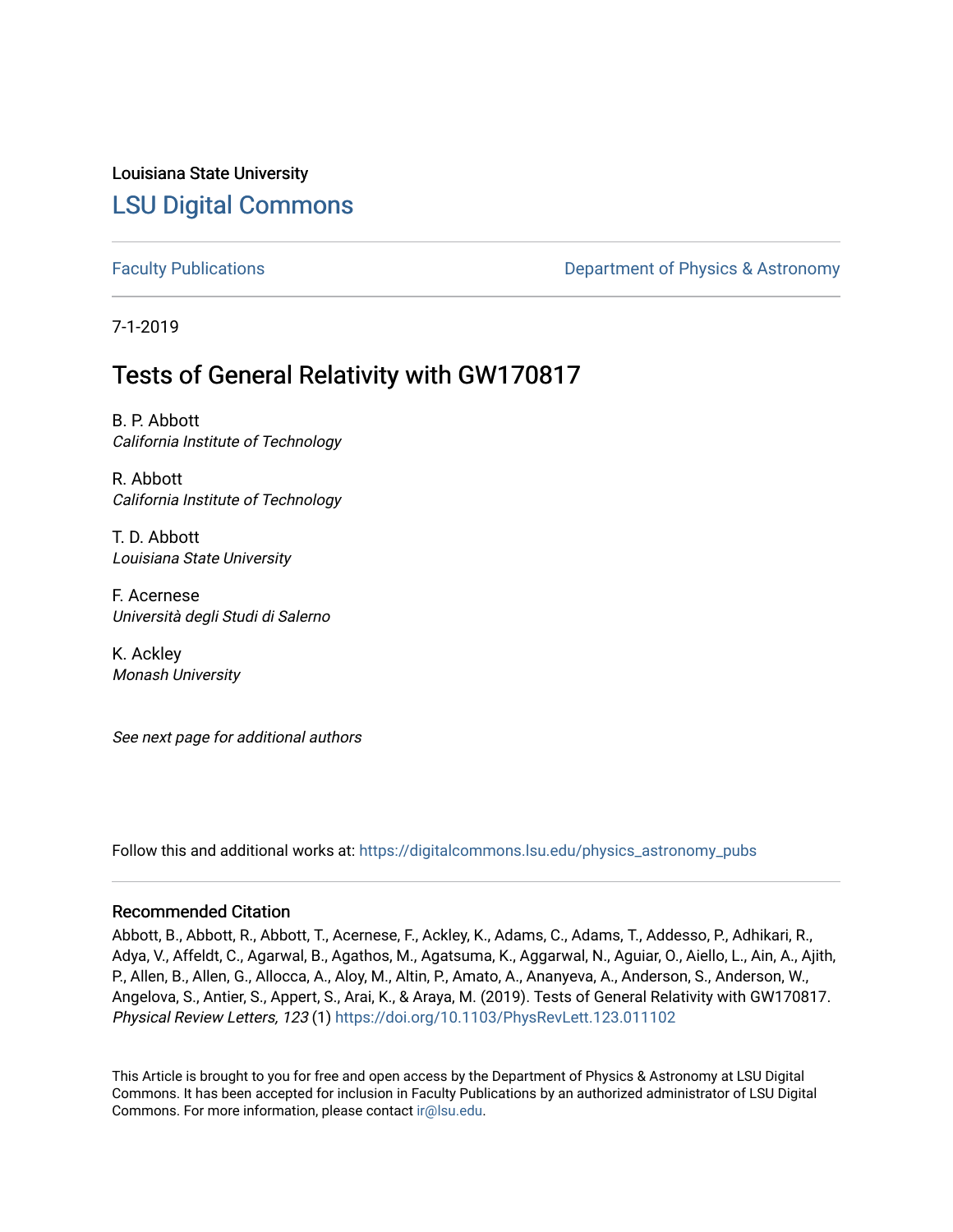## Authors

B. P. Abbott, R. Abbott, T. D. Abbott, F. Acernese, K. Ackley, C. Adams, T. Adams, P. Addesso, R. X. Adhikari, V. B. Adya, C. Affeldt, B. Agarwal, M. Agathos, K. Agatsuma, N. Aggarwal, O. D. Aguiar, L. Aiello, A. Ain, P. Ajith, B. Allen, G. Allen, A. Allocca, M. A. Aloy, P. A. Altin, A. Amato, A. Ananyeva, S. B. Anderson, W. G. Anderson, S. V. Angelova, S. Antier, S. Appert, K. Arai, and M. C. Araya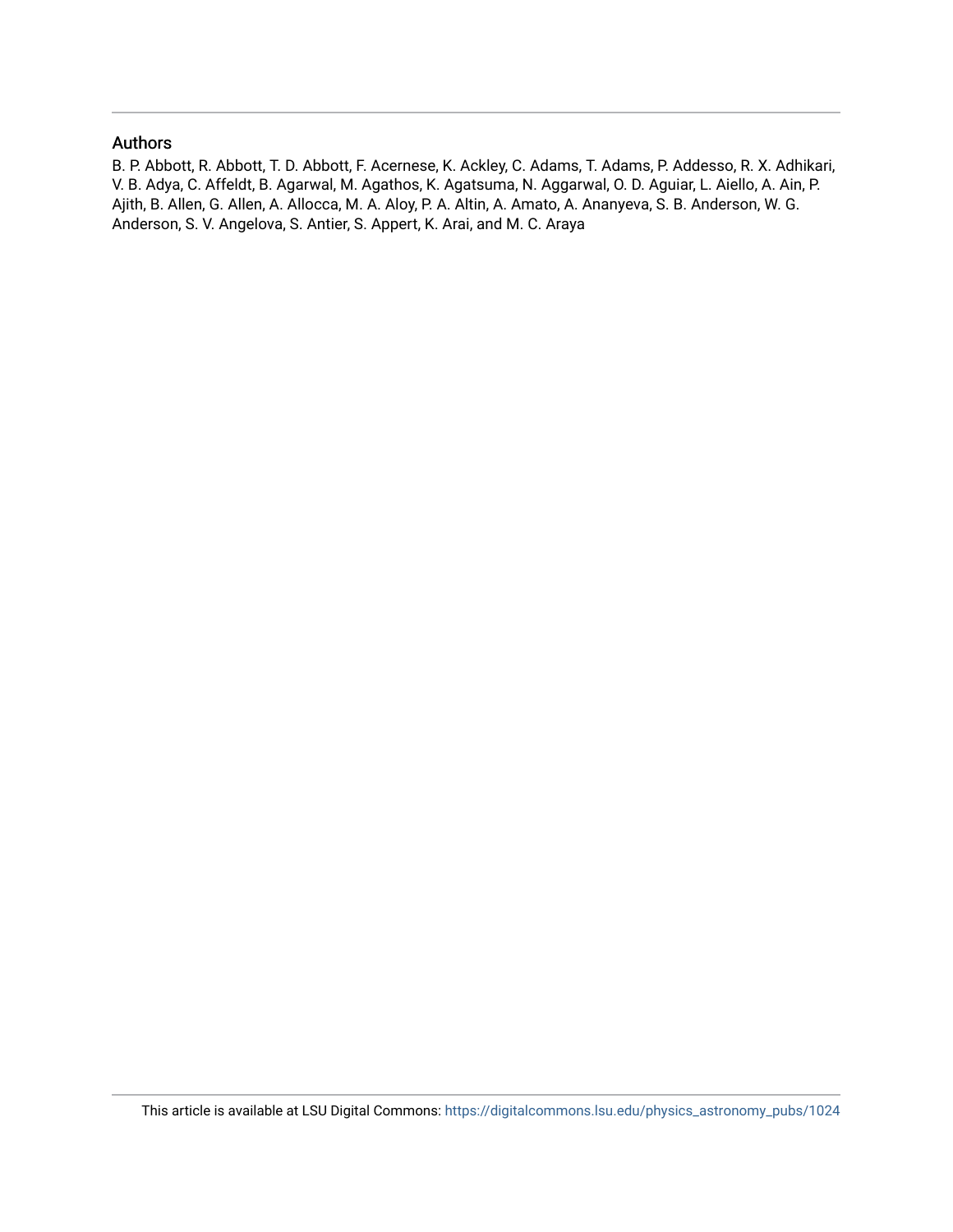## Tests of General Relativity with GW170817

B. P. Abbott et al.<sup>\*</sup>

(LIGO Scientific Collaboration and Virgo Collaboration)

(Received 20 November 2018; revised manuscript received 21 March 2019; published 1 July 2019; corrected 20 August 2019)

The recent discovery by Advanced LIGO and Advanced Virgo of a gravitational wave signal from a binary neutron star inspiral has enabled tests of general relativity (GR) with this new type of source. This source, for the first time, permits tests of strong-field dynamics of compact binaries in the presence of matter. In this Letter, we place constraints on the dipole radiation and possible deviations from GR in the post-Newtonian coefficients that govern the inspiral regime. Bounds on modified dispersion of gravitational waves are obtained; in combination with information from the observed electromagnetic counterpart we can also constrain effects due to large extra dimensions. Finally, the polarization content of the gravitational wave signal is studied. The results of all tests performed here show good agreement with GR.

DOI: [10.1103/PhysRevLett.123.011102](https://doi.org/10.1103/PhysRevLett.123.011102)

Introduction.—On August 17, 2017 at 12∶41:04 UTC, the Advanced LIGO and Advanced Virgo gravitationalwave (GW) detectors made their first observation of a binary neutron star inspiral signal, called GW170817 [\[1\]](#page-8-0). Associated with this event, a gamma ray burst [\[2\]](#page-8-1) was independently observed, and an optical counterpart was later discovered [\[3\]](#page-8-2). In terms of fundamental physics, these coincident observations led to a stringent constraint on the difference between the speed of gravity and the speed of light, allowed new bounds to be placed on local Lorentz invariance violations, and enabled a new test of the equivalence principle by constraining the Shapiro delay between gravitational and electromagnetic radiation [\[2\]](#page-8-1). These bounds, in turn, helped to strongly constrain the allowed parameter space of alternative theories of gravity that offered gravitational explanations for the origin of dark energy  $[4-10]$  $[4-10]$  or dark matter  $[11]$ .

In this paper we present a range of tests of general relativity (GR) that have not yet been done with GW170817. Some of these are extensions of tests performed with previously discovered binary black hole coalescences [12–[18\],](#page-8-5) an important difference being that the neutron stars' tidal deformabilities need to be taken into account in the waveform models. The parameter estimation settings for this analysis broadly match with those of Refs. [\[19,20\]](#page-9-0), which reported the properties of the source GW170817. Our approach here is theory-agnostic where, using GW170817, we constrain generic features in the gravitational waveform that may arise from a breakdown of GR. For a detailed discussion about specific alternative theories that predict one or more of the physical effects discussed here see, for instance, Sec. 5 of Ref. [\[21\]](#page-9-1) and Sec. 2 of Ref. [\[22\].](#page-9-2)

Three types of tests are presented. First, we study the general-relativistic dynamics of the source, in particular constraining dipole radiation in the strong-field and radiative regime and checking for possible deviations in the post-Newtonian (PN) description of binary inspiral by studying the phase evolution of the signal. Next, we focus on the way gravitational waves propagate over large distances. Here we look for anomalous dispersion, which enables complementary bounds on violations of local Lorentz invariance to those of [\[2\]](#page-8-1); constraints on large extra spatial dimensions are obtained by comparing the distance inferred from the GW signal with the one inferred from the electromagnetic counterpart. Finally, constraints are placed on alternative polarization states, where this time the position of the source on the sky can be used, again because of the availability of an electromagnetic counterpart. We end with a summary and conclusions.

Constraints on deviations from the general-relativistic dynamics of the source.—Testing GR via the dynamics of a binary system involves constructing a waveform model that allows for parametrized deformations away from the predictions of GR and then constraining the associated parameters that govern those deviations [\[13,15,16,23](#page-8-6)–28]. For previous observations of coalescing binary black holes [\[13,15\]](#page-8-6), these tests relied on the frequency domain IMRPhenomPv2 waveform model of Refs. [\[29](#page-9-3)–31], which describes the inspiral, merger, and ringdown of vacuum black holes, and provides an effective description of spin precession, making the best use of the results from analytical and numerical relativity [32–[39\].](#page-9-4) The phase evolution of this waveform is governed by a set of coefficients  $p_n$  that depend on the component masses and spins. These coefficients include post-Newtonian (PN) parameters and phenomenological constants that are calibrated against numerical relativity waveforms to describe the intermediate regime between inspiral and \*

Full author list given at the end of the article.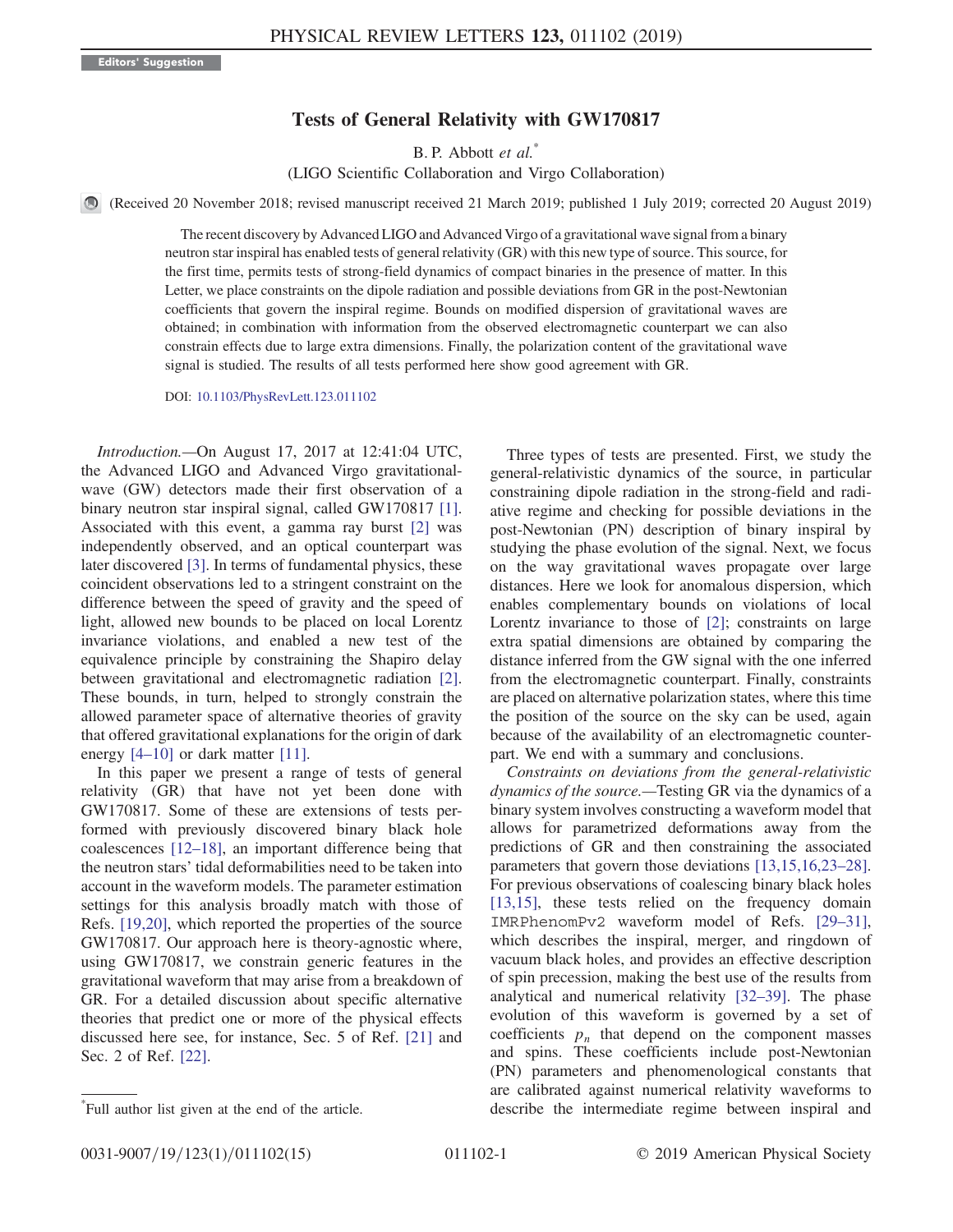merger, as well as the merger and ringdown. To test GR, the waveform model is generalized to allow for relative deviations in each of the coefficients in turn, i.e., by replacing  $p_n \rightarrow (1 + \delta \hat{p}_n)p_n$ , where the  $\delta \hat{p}_n$  are zero in GR. The  $\delta \hat{p}_n$  are then varied along with all the parameters that are also present in the case of GR (masses, spins, and extrinsic parameters), and posterior density functions (PDFs) are obtained using LALInference [\[40\]](#page-9-5). For GR to be correct, the value  $\delta \hat{p}_n = 0$  should fall within the support of each of the PDFs. Note that although one could also let *all* of the testing parameters vary at the same time, this will tend to lead to uninformative posteriors (see, e.g., Ref. [\[13\]](#page-8-6)). Fortunately, as demonstrated in Refs. [\[27,28,41,42\],](#page-9-6) checking for a deviation from zero in a single testing parameter is an efficient way to uncover GR violations that occur at multiple PN orders, and one can even find violations at powers of frequency that are distinct from the one that the testing parameter is associated with [\[27,28,42\]](#page-9-6). Thus, such analyses are well suited to search for generic departures from GR. There is a limitation though: Should a GR violation be present, then the measured values of the  $\delta \hat{p}_i$  will not necessarily reflect the predictions of whichever alternative theory happens to be the correct one. To reliably constrain theory-specific quantities such as coupling constants or extra charges, one should utilize full inspiral waveform models from specific modified gravity theories, including modifications to the phase at all the orders where they appear. Unfortunately, in most cases only leading-order modifications are available at the present time [\[43\].](#page-9-7) However, in this section the focus is mostly on model-independent tests of general relativity itself.

In this work, we modify this approach in two ways. First, we use waveform models more suitable for binary neutron stars. Second, whereas the infrastructure [\[27\]](#page-9-6) used to test GR with binary black holes observations [\[13,15\]](#page-8-6) was restricted to waveform models that depend directly on the coefficients  $p_n$ , we also introduce a new procedure that can include deviations to the phase evolution parametrized by  $\delta \hat{p}_n$  to any frequency domain waveform model. We conduct independent tests of GR using inspiral-mergerringdown models that incorporate deviations from GR using each of these two prescriptions; by comparing these analyses, we are able to estimate the magnitude of systematic modeling uncertainty in our results.

The merger and ringdown regimes of binary neutron stars differ from those of binary black holes, and tidal effects not present in binary black holes need to be included in the description of the inspiral. Significant work has been done to understand and model the dynamics of binary neutron stars analytically using the PN approximation to general relativity [\[44\]](#page-9-8). This includes modeling the nonspinning [\[32,33\]](#page-9-4) and spinning radiative (or inspiral) dynamics [34–[39\]](#page-9-9) as well as finite size effects [\[45](#page-9-10)–47] for binary neutron star systems. Frequency domain waveforms based on the stationary phase approximation [\[48\]](#page-9-11) have been developed incorporating the above-mentioned effects[\[49](#page-9-12)–51] and have been successfully employed for the data analysis of compact binaries. A combination of these analytical results with the results from numerical relativity simulations of binary neutron star mergers (see Ref. [\[52\]](#page-9-13) for a review) have led to the development of efficient waveform models which account for tidal effects [53–[55\]](#page-9-14).

We employ the NRTidal models introduced in Refs. [\[55,56\]](#page-9-15) as the basis of our binary neutron star waveforms: frequency domain waveform models for binary black holes are converted into waveforms for inspiraling neutron stars that undergo tidal deformations by adding to the phase an appropriate expression  $\phi_T(f)$  and windowing the amplitude such that the merger and ringdown are smoothly removed from the model; see Ref. [\[56\]](#page-9-16) for details. The closed-form expression for  $\phi_T(f)$  is built by combining PN information, the tidal effective-one-body (EOB) model of Ref. [\[53\],](#page-9-14) and input from numerical relativity (NR). We consider two waveform models that use this description of tidal effects. One of these models— IMRPhenomPNRT, detailed below—describes a binary neutron star with precessing spins. Though the form of  $\phi_T(f)$  was originally obtained in a setting where the neutron stars were irrotational or had their spins aligned to the angular momentum, tides can be included in this waveform model by first applying  $\phi_T(f)$  to an aligned-spin waveform, and then performing the twisting-up procedure that introduces spin precession [\[57\].](#page-9-17)

The first binary neutron star model we consider is constructed by applying this procedure to IMRPhenomPv2 waveforms. Following the nomenclature of Ref. [\[19\],](#page-9-0) we refer to the resulting waveform model as PhenomPNRT. Parametrized deformations  $\delta \hat{p}_n$  are then introduced as shifts in parameters describing the phase in precisely the same way as was done for binary black holes. This will allow us to naturally combine PDFs for the  $\delta \hat{p}_n$  from measurements on binary black holes and binary neutron stars, arriving at increasingly sharper results in the future. Because of the unknown mergerringdown behavior in the case of binary neutron stars, which in any case gets removed from the waveform model, in practice only deviations  $\delta \hat{\varphi}_n$  in the PN parameters  $\varphi_n$  can be bounded. The set of possible testing parameters is taken to be

$$
\{\delta\hat{\varphi}_{-2}, \delta\hat{\varphi}_0, \delta\hat{\varphi}_1, \delta\hat{\varphi}_2, \delta\hat{\varphi}_3, \delta\hat{\varphi}_4, \delta\hat{\varphi}_5^{(\ell)}, \delta\hat{\varphi}_6, \delta\hat{\varphi}_6^{(\ell)}, \delta\hat{\varphi}_7\},\qquad(1)
$$

where the  $\delta \hat{\varphi}_n$  are associated with powers of frequency  $f^{(-5+n)/3}$ , and  $\delta \hat{\varphi}_{5}^{(\ell)}$  and  $\delta \hat{\varphi}_{6}^{(\ell)}$  with functions  $\log(f)$  and  $\log(f) f^{1/3}$  respectively:  $\delta \hat{\varphi}$  would be completely deconcrete  $\log(f) f^{1/3}$ , respectively;  $\delta \hat{\varphi}_5$  would be completely degenerate with some reference phase  $\phi_c$  and hence is not included in the list. In addition to corrections to the positive PN order coefficients, deviations at −1 PN are included because they offer the possibility to constrain the presence of dipole radiation during the inspiral (discussed below).  $\delta \hat{\varphi}_{-2}$  and  $\delta \hat{\varphi}_1$  represent absolute rather than relative deviations, as both are identically zero in GR.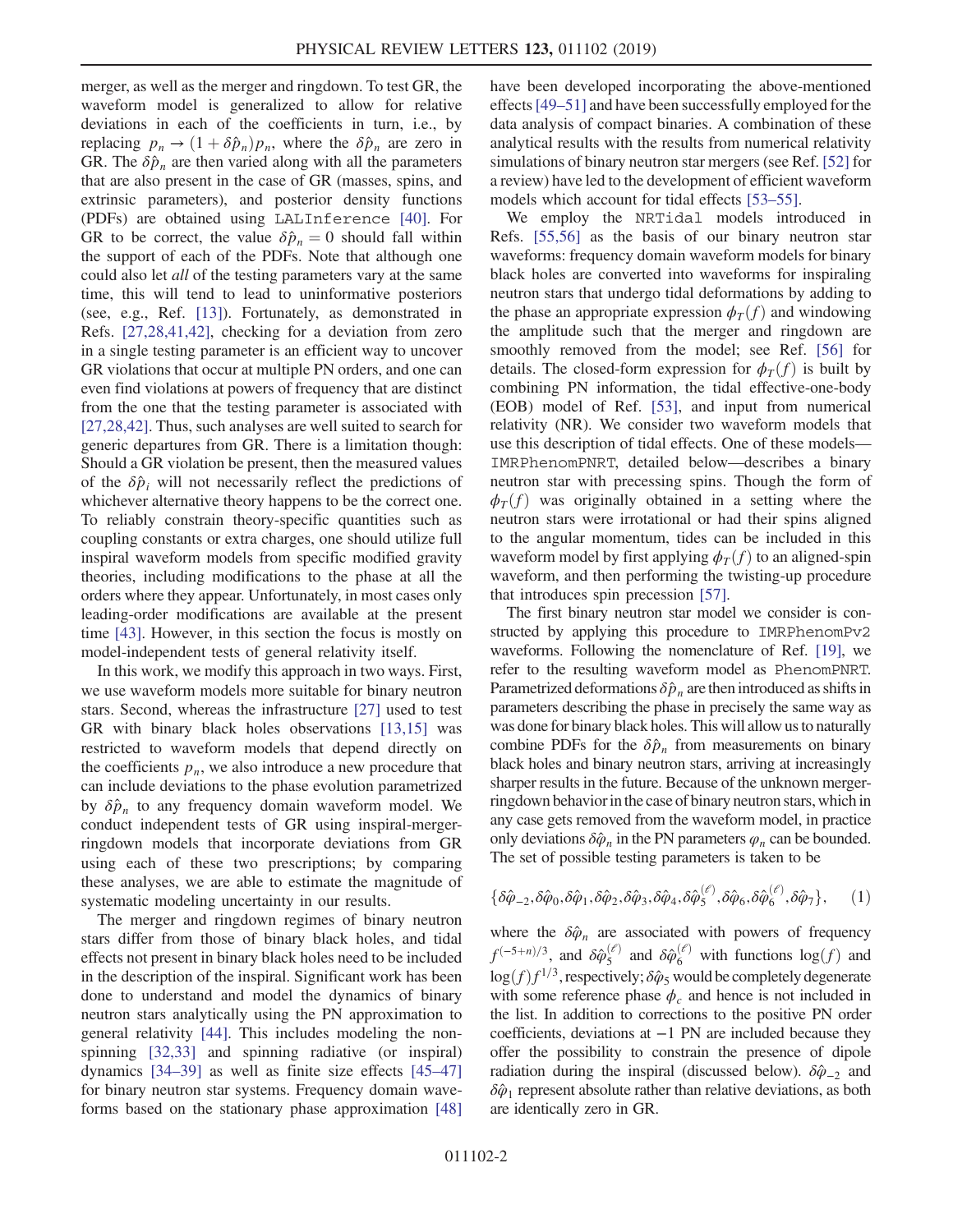<span id="page-4-0"></span>

FIG. 1. Posterior density functions on deviations of PN coefficients  $\delta \hat{\varphi}_n$  obtained using two different waveform models (PhenomPNRT and SEOBNRT); see the main text for details. The −1 PN and 0.5PN corrections correspond to absolute deviations, whereas all others represent fractional deviations from the PN coefficient in GR. The horizontal bars indicate 90% credible regions.

We also employ the SEOBNRv4 waveform model, which is constructed from an aligned-spin EOB model for binary black holes augmented with information from NR simulations [\[58\]](#page-9-18). Using the methods of Ref. [\[59\],](#page-9-19) this model is evaluated in the frequency domain, and then we add the tidal correction  $\phi_T(f)$  as described above; we refer to the resulting waveform model as SEOBNRT. Unlike PhenomPNRT, the SEOBNRT model is not constructed explicitly in terms of PN coefficients  $\varphi_n$ . Instead, we model the effect of a relative shift  $\delta \hat{\varphi}_n$  by adding to the frequency domain phase a term  $\delta \hat{\varphi}_n \varphi_n f^{(-5+n)/3}$  or  $\delta \hat{\varphi}_n^{(\ell)} \varphi_n^{(\ell)} f^{(-5+n)/3} \log(f)$ , as applicable These corrections are then tanered to zero at the merger cable. These corrections are then tapered to zero at the merger frequency.

Figure [1](#page-4-0) depicts the PDFs on  $\delta \hat{\varphi}_n$  recovered when only variations at that particular PN order are allowed. We find that the phase evolution of GW170817 is consistent with the GR prediction. The 90% credible region for each parameter contains the GR value of  $\delta \hat{\varphi}_n = 0$  at all orders other than 3PN and 3.5PN. [Using PhenomPNRT (SEOBNRT), the GR value lies at the 6.8th (4.4th) percentile of the PDF for the 3PN parameter and at the 95.0th (96.7th) percentile for the 3.5PN parameter.] For the pipeline used to perform parametrized tests with binary black holes, it has been shown in Ref. [\[28\]](#page-9-20) through extensive simulations that no noticeable systematics are present. In the case of binary neutron stars such a study is computationally demanding because of the long signals, and a similar study will be published at a later date. At present we have no reason to believe that the offsets seen here at 3PN and 3.5PN have anything other than a statistical origin. In any case, we note that the value of zero is in the support of the posterior density function for all testing parameters. The bounds on the positive-PN parameters  $(n \ge 0)$  obtained with GW170817 alone are comparable to those obtained by combining the binary black hole signals GW150914, GW151226, and GW170104 in Ref. [\[16\]](#page-9-21) using the IMRPhenomPv2 waveform model. For convenience we also separately give 90% upper bounds on deviations in PN coefficients; see Fig. [2](#page-4-1).

The PDFs shown in Fig. [1](#page-4-0) were constructed using the same choice of prior distribution outlined in Ref. [\[19\]](#page-9-0) with the following modifications. We use uniform priors on  $\delta \hat{\varphi}_n$ that are broad enough to fully contain the plotted PDFs. Because of the degeneracy between  $\delta \hat{\varphi}_0$  and the chirp mass, a broader prior distribution was chosen for the latter as compared to Ref. [\[19\]](#page-9-0) for runs in which  $\delta \hat{\varphi}_0$  was allowed to vary. All inference was done assuming the prior  $|\chi_i| \leq 0.99$ , where  $\chi_i = cS_i/(Gm_i^2)$  is the dimensionless spin of each hody. This conservative spin prior was chosen to allow the body. This conservative spin prior was chosen to allow the constraints on  $\delta \hat{\varphi}_n$  to be directly compared with those from binary black hole observations, which used the same prior [\[13,15\]](#page-8-6). Nevertheless, throughout this Letter we assume the two objects to be neutron stars, and following Ref. [\[19\]](#page-9-0) we limit our prior on the component tidal parameters to  $\Lambda_i \leq 5000$ . (For a precise definition of the  $\Lambda_i$ , see Ref. [\[1\]](#page-8-0) and references therein.) This choice was motivated by reasonable astrophysical assumptions regarding the expected ranges for neutron star masses and equations of state [\[46,60,61\];](#page-9-22) higher values of  $\Lambda$  are possible for some equations of state if the neutron star masses are small  $(\simeq 0.9 M_{\odot})$ . The extra freedom introduced by including  $\delta \hat{\varphi}_n$ leads to a loss in sensitivity in the measurement of tidal parameters; in particular, the tail of the PDF for the tidal deformation of the less massive body  $\Lambda_2$  touches the prior

<span id="page-4-1"></span>

FIG. 2. 90% upper bounds on deviations  $|\delta \hat{\varphi}_n|$  in the PN coefficients following from the posterior density functions shown in Fig. [1.](#page-4-0)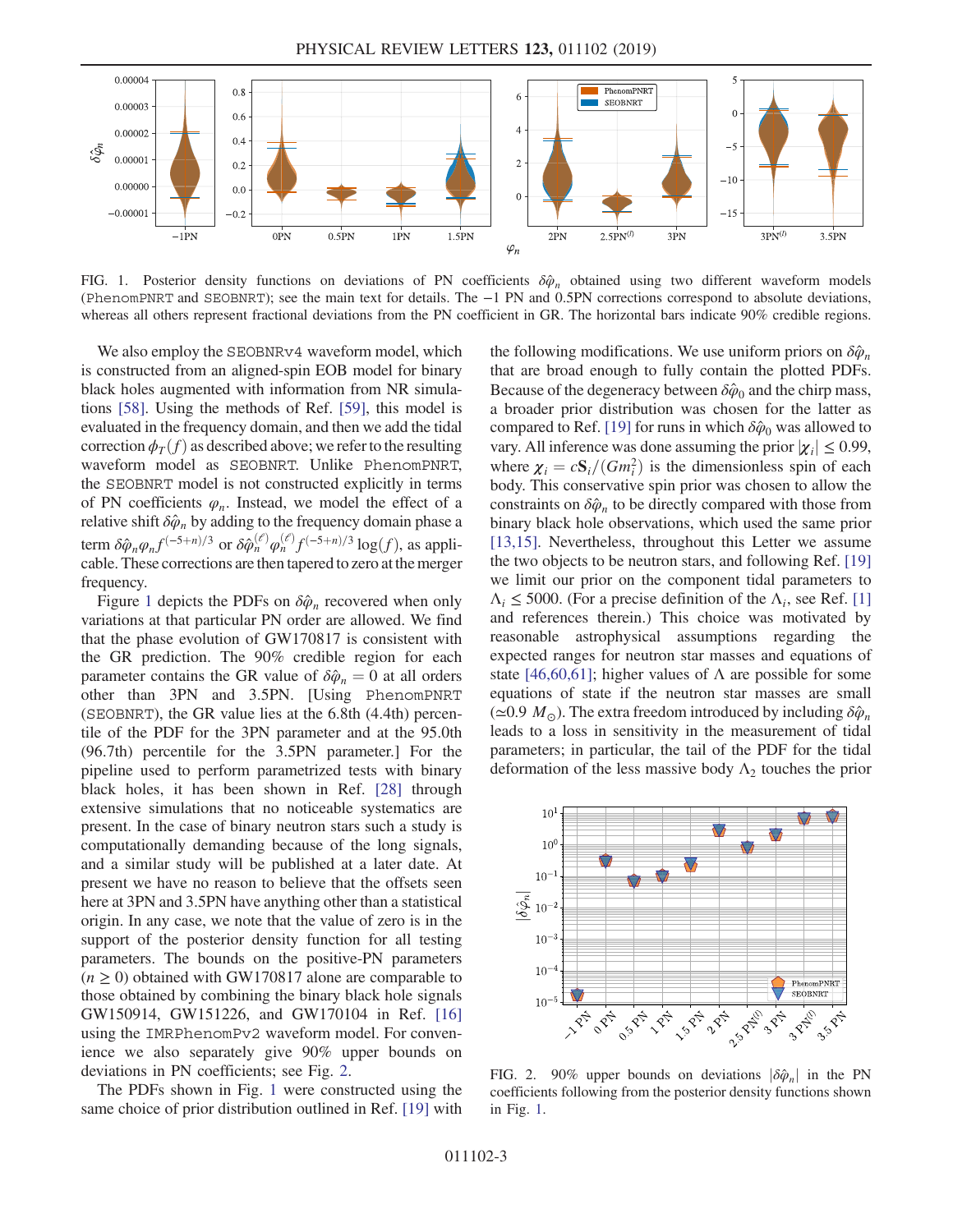upper bound in many of the tests. The correlation between  $\delta \hat{\varphi}_n$  and  $\Lambda_2$  means that the upper bounds for  $|\delta \hat{\varphi}_n|$  would be weaker if we did not impose our neutron star prior of  $\Lambda_i \leq 5000$ .

Certain differences are present between the PhenomPNRT and SEOBNRT waveform models and the way they are used. First, PhenomPNRT allows for precessing spin configurations, whereas the SEOBNRT is restricted to systems with spins aligned with the orbital angular momentum. Second, continuity conditions enforced in the construction of PhenomPNRT waveforms cause deviations from GR in the inspiral to affect the behavior of later phases of the signal, whereas the tapering of deviations in SEOBNRT ensures that the merger-ringdown of the underlying waveform is exactly reproduced. However, this discrepancy is not expected to affect measurements of  $\delta \hat{\varphi}_n$  significantly because the signal is dominated by the inspiral and both waveform models are amplitude tapered near merger. Third, the spin-induced quadrupole moment [\[62\]](#page-9-23), which enters the phase at 2PN through quadrupole-monopole couplings, is computed using neutron-star universal relations [\[63\]](#page-9-24) in PhenomPNRT and is assumed to take the black-hole value in SEOBNRT. Finally, in the PhenomPNRT model, fractional deviations are applied only to nonspinning terms in the PN expansion of the phase; i.e., terms dependent on the bodies' spins retain their GR values (There is no fundamental reason for this choice; we follow the convention used in previous publications on parametrized tests of GR [\[13,15,16,27,64\]](#page-8-6).). In SEOBNRT, fractional deviations are applied to all terms at a given post-Newtonian order. One can convert between these two parametrizations post hoc by requiring that the total phase correction be the same with either choice; the results shown in Figs. [1](#page-4-0) and [2](#page-4-1) correspond to the parametrization used by PhenomPNRT. Nevertheless, the different treatment of the spin terms may still explain the discrepancy seen at 1.5PN, where spin effects first enter. (In the SEOBNRT parametrization, the PDF for  $\delta \hat{\varphi}_7$  touches the prior bounds. After mapping to the PhenomPNRT parametrization, these tails of the distribution are down weighted, so our final results are a good approximation to the complete PDF.) Either parametrization offers a reasonable phenomenological description of deviations from GR; the generally close correspondence at most PN orders between results from the two models indicates that the quantities measured can be interpreted in similar ways. For more details on each waveform model we use, see Table I of Ref. [\[19\]](#page-9-0).

The long inspiral observed in GW170817 (relative to previous binary black hole signals) allows us to place the first stringent constraints on  $\delta \hat{\varphi}_{-2}$ . This parameter is of particular interest due to its association with dipole radiation, i.e., radiation sourced by a time-varying dipole moment of the binary. Dipole radiation is forbidden in pure GR; however, adding other long-range fields to theory—either in the gravitational sector (e.g., massless scalar-tensor theories) or nongravitational sector (e.g., electromagnetism)—enables this new dissipative channel. The additional energy flux induces a negative −1 PN order correction to the phase evolution, provided that dipole radiation only contributes a small correction to the total flux predicted in GR. The precise nature of the additional long-range fields determines the dependence of this −1 PN correction on the various other parameters describing the binary (e.g., masses, spins, etc); in line with the theory-agnostic approach pursued here, we assume no a priori correlation between dipole radiation and the other binary parameters by using a uniform prior on  $\delta \hat{\varphi}_{-2}$ .

Writing the total energy flux as  $\mathcal{F}_{GW} = \mathcal{F}_{GR} (1 + Bc^2/v^2)$ , the leading-order modification to the phase due to theory-agnostic effects of dipole radiation is given by  $\delta \hat{\varphi}_{-2} = -4B/7$  [\[65,66\]](#page-9-25). Combining the PDFs shown in Fig. [1](#page-4-0) obtained with the PhenomPNRT and SEOBNRT waveforms, converting to a PDF on  $B$  using the previous relation, and restricting to the physical parameter space  $B \ge 0$  corresponding to positive outgoing flux, the presence of dipole radiation in GW170817 can be constrained to  $B \leq 1.2 \times 10^{-5}$ . For comparison, precise timing of radio pulses from the double pulsar PSR J0737-3039 offers some of the best current theory-agnostic constraints  $|B| \le 10^{-7}$ [66–[70\].](#page-9-26) (Neutron star-white dwarf binaries offer stronger constraints than the double pulsar on certain specific alternative theories of gravity [\[71](#page-9-27)–73], but provide comparable theory-agnostic constraints.) This much stronger constraint arises, in part, because of the much longer observation time over which the inspirals of binary pulsars are tracked.

Though our bound on the dipole parameter  $B$  is weaker than existing constraints, it is the first that comes directly from the nonlinear and dynamical regime of gravity achieved during compact binary coalescences. In this regard, we note that for general scalar-tensor theories there are regions of parameter space where constraints from both Solar System and binary pulsar observations are satisfied, and yet new effects not present in GR appear in the frequency range of GW detectors, such as spontaneous scalarization [\[74,75\]](#page-9-28) or resonant excitation [\[76,77\]](#page-9-29) of a massive field, or dynamical scalarization [\[72,78](#page-9-30)–81].

Constraints from gravitational wave propagation.—The propagation of GWs may differ in theories beyond GR, and the deviations depend on the distance that the GWs travel. The search for such deviations provides unique tests of relativity, particularly when the distance inferred through GWs can be compared with an accurate, independent distance measurement from EM observations. In GR, GWs propagate nondispersively at the speed of light with an amplitude inversely proportional to the distance traveled. Using GW170817, we carry out two different types of analyses to study the propagation of GWs, looking for possible deviations from GR's predictions. The first method implements a generic modification to the GW dispersion relation, adding terms that correct for a massive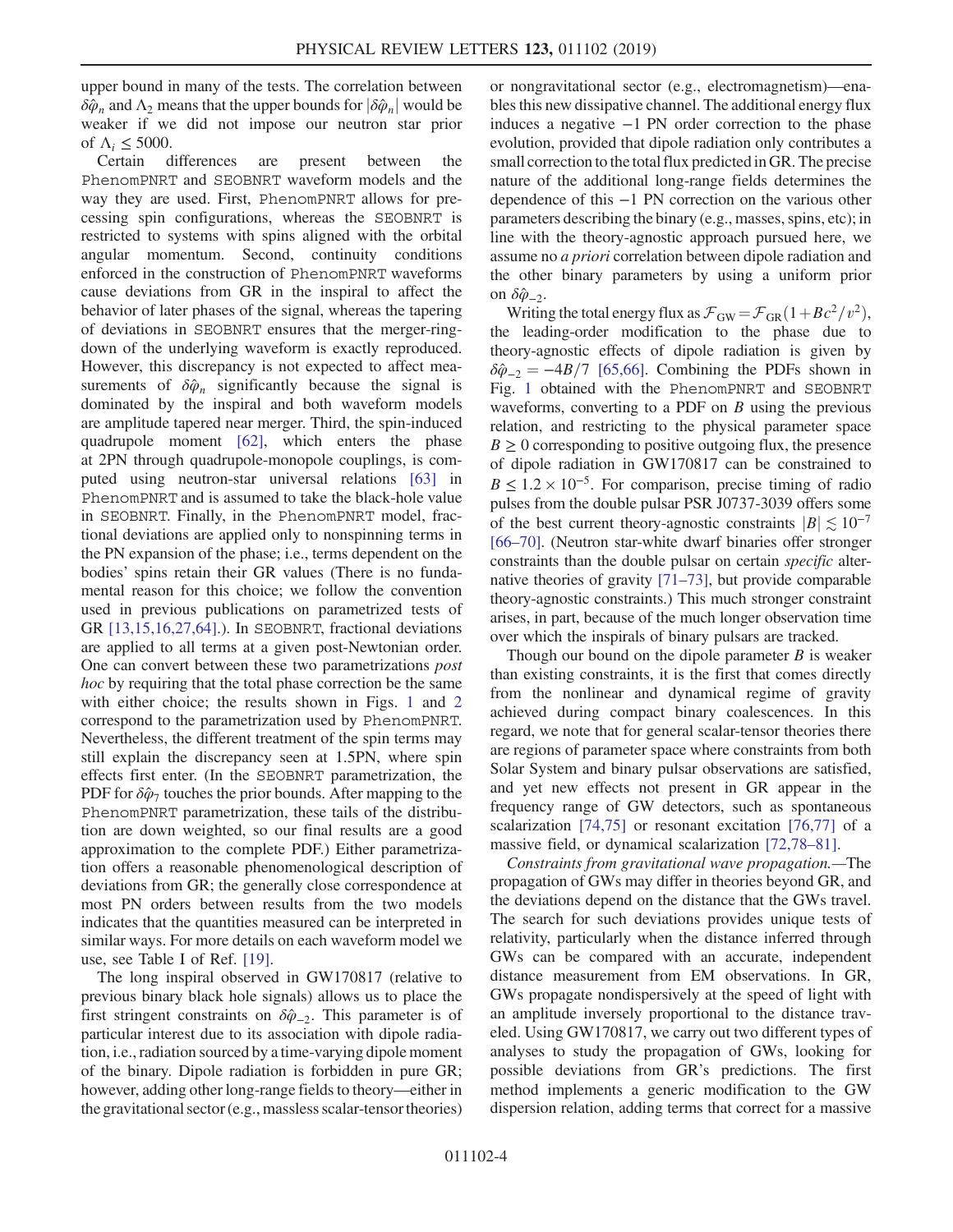graviton, and momentum dependent dispersion that could be apparent in Lorentz violating models [\[82,83\]](#page-10-0). The second modifies the distance relation GWs follow in GR by adding correcting factors accounting for the GW's gravitational leakage into the large extra dimensions of higher-dimensional theories of gravity [\[84,85\]](#page-10-1).

In GR, gravitational waves propagate at the speed of light and are nondispersive, leading to a dispersion relation  $E^2 = p^2c^2$ . An alternative theory may generically modify this as  $E^2 = p^2c^2 + Ap^{\alpha}c^{\alpha}$ , where A is the coefficient of modified dispersion corresponding to the exponent denoted by  $\alpha$  [\[82,83\].](#page-10-0) When  $\alpha = 0$ , a modification with  $A > 0$  may be interpreted as due to a nonzero graviton mass  $(A = m_g^2 c^4)$  [\[83\].](#page-10-2) It can be shown that such modified<br>dispersion relations would lead to corrections to the GW dispersion relations would lead to corrections to the GW phasing, thereby allowing us to constrain any dispersion of GWs [\[83\].](#page-10-2) This method, implemented in a Bayesian framework, placed bounds on A corresponding to different  $\alpha$ using binary black hole detections [\[16\]](#page-9-21). We apply the above method to constrain dispersion of GWs in the case of the binary neutron star merger GW170817 [\[1\].](#page-8-0) We find that GW170817 places weaker bounds on dispersion of GWs than the binary black holes. For instance, the bound on the graviton mass  $m<sub>g</sub>$  we obtain from GW170817 is 9.51  $\times$  $10^{-22}$  eV/ $c^2$ , which is weaker compared to the bounds reported in Ref. [\[16\]](#page-9-21). This is not surprising as GW170817 is the closest source detected so far, and for the same SNR propagation-based tests such as this are more effective when the sources are farther away. This method complements the bounds on nondispersive standard model extension coefficients [\[86\]](#page-10-3) reported in Ref. [\[2\]](#page-8-1) from GW170817.

In higher-dimensional theories of gravity the scaling between the GW strain and the luminosity distance of the source is expected to be modified, suggesting a damping of the waveform due to gravitational leakage into large extra dimensions. This deviation from the GR scaling  $h_{\text{GR}} \propto d_L^{-1}$ depends on the number of dimensions  $D > 4$  and would result in a systematic overestimation of the source luminosity distance inferred from GW observations [\[84,85\].](#page-10-1) A comparison of distance measurements from GW and EM observations of GW170817 allows us to constrain the presence of large additional spacetime dimensions. We assume, as is the case in many extra-dimensional models, that light and matter propagate in four spacetime dimensions only, thus allowing us to infer the EM luminosity distance  $d_L^{EM}$ . In the absence of a complete, unique GW model in higher-dimensional gravity, we use a phenomenological ansatz for the GW amplitude scaling and neglect all other effects of modified gravity in the GW phase and amplitude. This approach requires that gravity be asymptotically GR in the strong-field regime, while modifications due to leakage into extra dimensions start to appear at large distances from the source. We therefore consider gravity modifications with a screening mechanism, i.e., a phenomenological model with a characteristic length scale  $R_c$  <span id="page-6-0"></span>beyond which the propagating GWs start to leak into higher dimensions. In this model, the strain scales as

$$
h \propto \frac{1}{d_L^{\text{GW}}} = \frac{1}{d_L^{\text{EM}}} \left[ 1 + \left( \frac{d_L^{\text{EM}}}{R_c} \right)^n \right]^{-(D-4)/(2n)},\tag{2}
$$

where *D* denotes the number of spacetime dimensions, and where  $R_c$  and n are the distance scale of the screening and the transition steepness, respectively. Equation [\(2\)](#page-6-0) reduces to the standard GR scaling at distances much shorter than  $R_c$ , and the model is consistent with tests of GR performed in the Solar System or with binary pulsars. Unlike the scaling relation considered in Refs. [\[84,85\]](#page-10-1), notice that Eq. [\(2\)](#page-6-0) reduces to the GR limit for  $D = 4$ spacetime dimensions. An independent measurement of the source luminosity distance from EM observations of GW170817 allows us to infer the number of spacetime dimensions from a comparison of the GW and EM distance estimates, for given values of model parameters  $R_c$  and *n*. Constraints on the number of spacetime dimensions are derived in a framework of Bayesian analysis, from the joint posterior probability for D,  $d_L^{\text{GW}}$ , and  $d_L^{\text{EM}}$ , given the two statistically independent measurements of EM data  $x_{EM}$  and GW data  $x_{GW}$ . The posterior for  $D$  is then given by

<span id="page-6-1"></span>
$$
p(D|x_{\rm GW}, x_{\rm EM}) = \int p(d_L^{\rm GW}|x_{\rm GW})p(d_L^{\rm EM}|x_{\rm EM}) \times \delta[D - D(d_L^{\rm GW}, d_L^{\rm EM}, R_c, n)] d d_L^{\rm GW} d d_L^{\rm EM}.
$$
\n(3)

As in Ref. [\[19\],](#page-9-0) we use a measurement of the surface brightness fluctuation distance to the host galaxy NGC 4993 from Ref. [\[87\]](#page-10-4) to constrain the EM distance, assuming a Gaussian distribution for the posterior probability  $p(d<sub>L</sub>EM | x<sub>EM</sub>)$ , with the mean value and standard deviation<br>given by 40.7 + 2.4 Mpc [87]. Contrary to Ref. [85], our given by  $40.7 \pm 2.4$  Mpc [\[87\]](#page-10-4). Contrary to Ref. [\[85\],](#page-10-5) our analysis relies on a direct measurement of  $d_L^{\text{EM}}$  and is independent of prior information on  $H_0$  or any other cosmological parameter. For the measurement of the GW distance, the posterior distribution  $p(d_L^{\text{GW}}|x_{\text{GW}})$  was inferred from the GW data assuming general relativity and fixing the from the GW data assuming general relativity and fixing the sky position to the optical counterpart while marginalizing over all other waveform parameters [\[19\].](#page-9-0) Our analysis imposes a prior on the GW luminosity distance that is consistent with a four-dimensional universe, but we have checked that other reasonable prior choices do not significantly modify the results. We invert the scaling relation in Eq. [\(2\)](#page-6-0) to compute  $D(d_L^{\text{GW}}, d_L^{\text{EM}}, R_c, n)$  in Eq. [\(3\).](#page-6-1) Figure [3](#page-7-0)<br>shows the 90% upper bounds on the number of dimensions shows the 90% upper bounds on the number of dimensions D, for theories with a certain transition steepness  $n$  and distance scale  $R_c$ . Shading indicates the excluded regions of parameter space. Our results are consistent with the GR prediction of  $D = 4$ .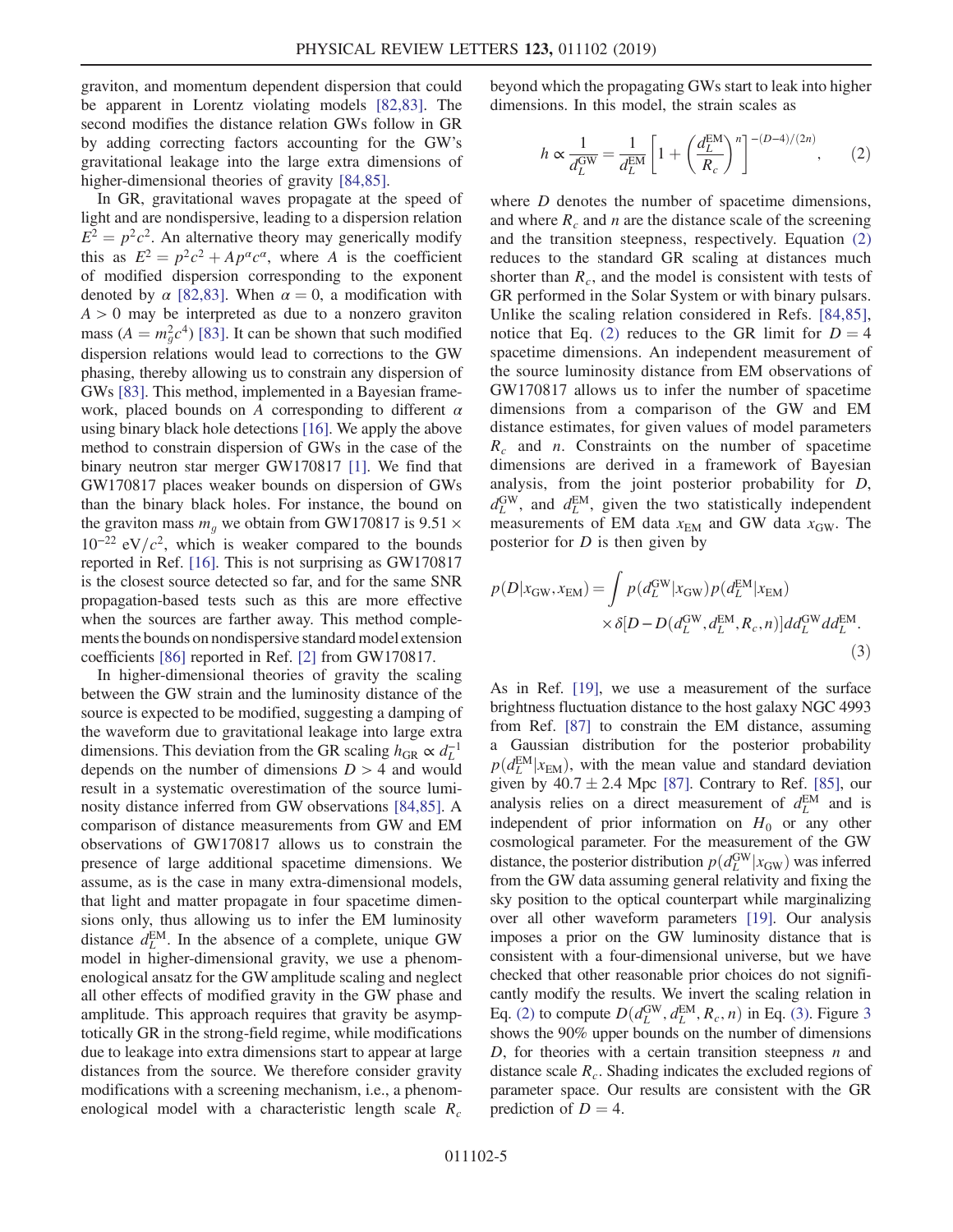<span id="page-7-0"></span>

FIG. 3. 90% upper bounds on the number of spacetime dimensions  $D$ , assuming fixed transition steepness  $n$  and distance scale  $R_c$ . Shading indicates the regions of parameter space excluded by the data.

Additionally, the data allow us to infer constraints on the characteristic distance scale  $R_c$  of higher-dimensional theories with a screening mechanism, while fixing  $D$  to 5, 6, or 7. The posterior for  $p(R_c|x_{\text{GW}}, x_{\text{EM}})$  is obtained from the joint posterior probability of  $R_c$ ,  $d_L^{\text{GW}}$ , and  $d_L^{\text{EM}}$ , given by a function that is formally the same as Eq. [\(3\)](#page-6-1), but with  $D$  and  $R_c$  switching places. We fix the model parameters D and n and compute  $R_c(d_L^{\text{GW}}, d_L^{\text{EM}}, D, n)$  by<br>inverting the scaling relation in Eq. (2). Since we consider inverting the scaling relation in Eq. [\(2\)](#page-6-0). Since we consider higher-dimensional models that allow only for a relative damping of the GW signal, we select posterior samples with  $d_L^{\text{GW}} > d_L^{\text{EM}}$ , leading to an additional step function  $\theta(d_L^{\text{GW}} - d_L^{\text{EM}})$  in  $p(R_c|x_{\text{GW}}, x_{\text{EM}})$ . In Fig. [4,](#page-7-1) we show 10% lower bounds on the screening radius R for theories with a lower bounds on the screening radius  $R_c$ , for theories with a certain fixed transition steepness  $n$  and number of dimensions  $D > 4$ . Shading indicates the excluded regions of parameter space. For higher-dimensional theories of gravity with a characteristic length scale  $R_c$  of the order of the Hubble radius  $R_H \sim 4$  Gpc, such as the well-known

<span id="page-7-1"></span>

FIG. 4. 10% lower limits on the distance scale  $R_c$  (in Mpc), assuming fixed transition steepness  $n$  and number of spacetime dimensions D. Shading indicates the regions of parameter space excluded by the data.

Dvali-Gabadadze-Porrati (DGP) models of dark energy [\[88,89\]](#page-10-6), small transition steepnesses  $[n \sim \mathcal{O}(0.1)]$  are excluded by the data. Our analysis cannot conclusively rule out DGP models that provide a sufficiently steep transition  $(n > 1)$  between GR and the onset of gravitational leakage. Future LIGO-Virgo observations of binary neutron star mergers, especially at higher redshifts, have the potential to place stronger constraints on higher-dimensional gravity.

Constraints on the polarization of gravitational waves.—Generic metric theories of gravity predict up to six polarization modes for metric perturbations: two tensor (helicity  $\pm 2$ ), two vector (helicity  $\pm 1$ ), and two scalar (helicity 0) modes [\[90,91\]](#page-10-7). GWs in GR, however, have only the two tensor modes regardless of the source properties; any detection of a nontensor mode would be an unambiguous indication of physics beyond GR. The GW strain measured by a detector can be written in general as  $h(t) = F<sup>A</sup>h<sub>A</sub>$ , where  $h<sub>A</sub>$  are the 6 independent polarization modes and  $F<sup>A</sup>$  represent the detector responses to the different modes  $A = (+, \times, x, y, b, l)$ . The antenna response functions depend only on the detector orientation and GW helicity; i.e., they are independent of the intrinsic properties of the source. We can therefore place bounds on the polarization content of GW170817 by studying which combination of response functions is consistent with the signal observed [92–[96\].](#page-10-8)

The first test on the polarization of GWs was performed for GW150914 [\[13\].](#page-8-6) The number of GR polarization modes expected was equal to the number of detectors in the network that observed GW150914, rendering this test inconclusive. The addition of Virgo to the network of GW detectors allowed for the first informative test of polarization for GW170814 [\[17\]](#page-9-31). This analysis established that the GW data were better described by pure tensor modes than pure vector or pure scalar modes, with Bayes factors in favor of tensor modes of more than 200 and 1000, respectively.

We here carry out a test similar to Ref. [\[17\]](#page-9-31) by performing a coherent Bayesian analysis of the signal properties with the three interferometer outputs, using either the tensor or the vector or the scalar response functions. (Note that although the SNR in Virgo was significantly lower than in the two LIGO detectors, the Virgo data stream still carries information about the signal.) We assume that the phase evolution of the GW can be described by GR templates, but the polarization content can vary [\[97\].](#page-10-9) The phase evolution is modeled with the GR waveform model IMRPhenomPv2 and the analysis is carried out with LALInference [\[40\]](#page-9-5). Tidal effects are not included in this waveform model, but this is not expected to affect the results presented here, since the polarization test is sensitive to the antenna pattern functions of the detectors and not the phase evolution of the signal, as argued. The analysis described tests for the presence of pure tensor, vector, or scalar modes. We leave the analysis of mixed-mode content to future work.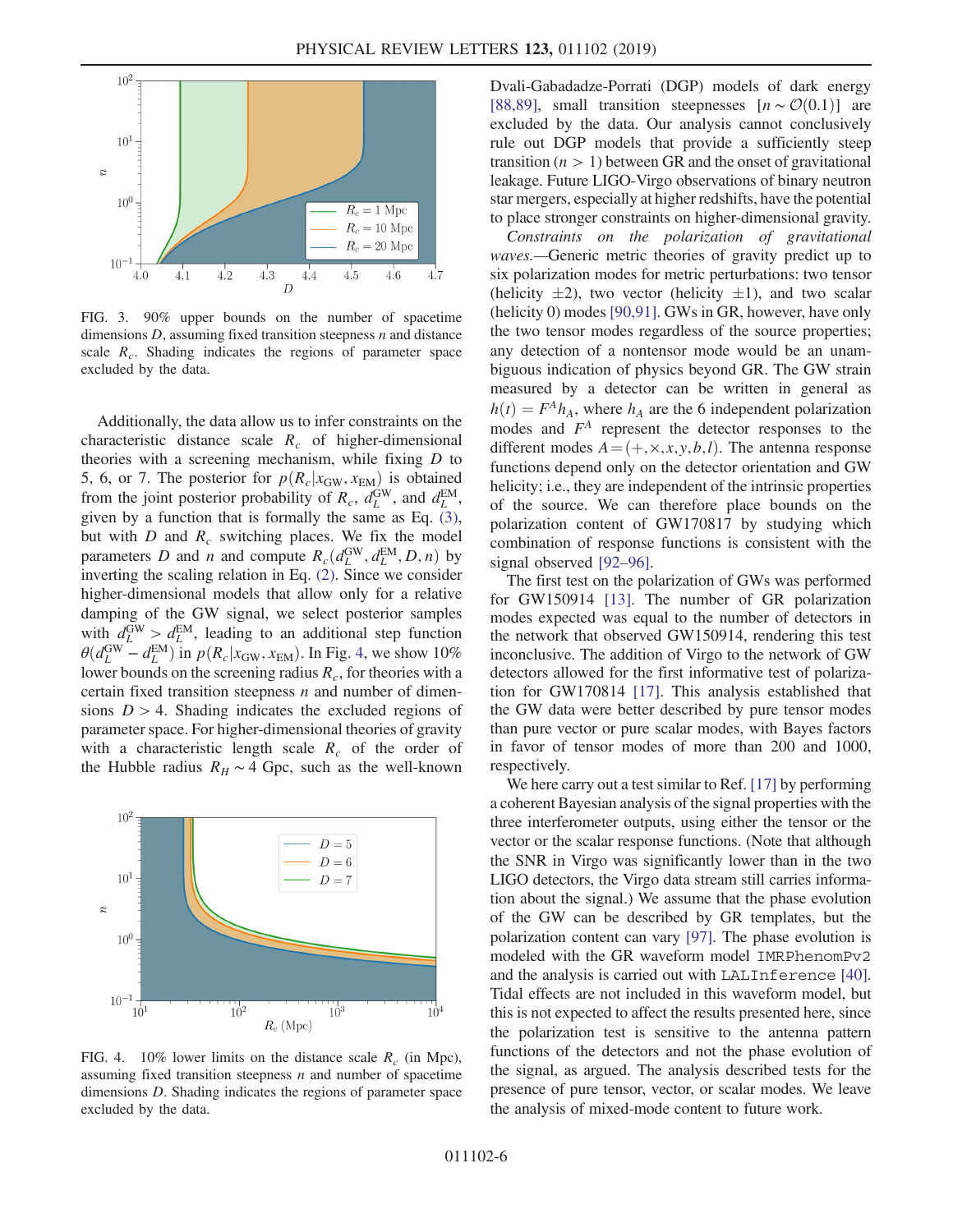If the sky location of GW170817 is constrained to NGC 4993, we find overwhelming evidence in favor of pure tensor polarization modes in comparison to pure vector and pure scalar modes with a (base ten) logarithm of the Bayes factor of  $+20.81 \pm 0.08$  and  $+23.09 \pm 0.08$ , respectively. This result is many orders of magnitude stronger than the GW170814 case both due to the sky position of GW170817 relative to the detectors and the fact that the sky position is determined precisely by electromagnetic observations. Indeed if the sky location is unconstrained we find evidence against scalar modes with  $+5.84 \pm 0.09$ , while the test is inconclusive for vector modes with  $+0.72 \pm 0.09$ .

Conclusions.—Using the binary neutron star coalescence signal GW170817, and in some cases also its associated electromagnetic counterpart, we have subjected general relativity to a range of tests related to the dynamics of the source (putting bounds on deviations of PN coefficients), the propagation of gravitational waves (constraining local Lorentz invariance violations, as well as large extra dimensions), and the polarization content of gravitational waves. In all cases we find agreement with the predictions of GR.

The upcoming observing runs of the LIGO and Virgo detectors are expected to result in more detections of binary neutron star coalescences [\[98\].](#page-10-10) Along with electromagnetic observations, combining information from gravitational wave events (including binary black hole mergers) will lead to increasingly more stringent constraints on deviations from general relativity [\[27,28\]](#page-9-6), or conceivably potential evidence of the theory's shortcomings.

The authors gratefully acknowledge the support of the United States National Science Foundation (NSF) for the construction and operation of the LIGO Laboratory and Advanced LIGO as well as the Science and Technology Facilities Council (STFC) of the United Kingdom, the Max-Planck-Society (MPS), and the State of Niedersachsen/Germany for support of the construction of Advanced LIGO and construction and operation of the GEO600 detector. Additional support for Advanced LIGO was provided by the Australian Research Council. The authors gratefully acknowledge the Italian Istituto Nazionale di Fisica Nucleare (INFN), the French Centre National de la Recherche Scientifique (CNRS), and the Foundation for Fundamental Research on Matter supported by the Netherlands Organisation for Scientific Research, for the construction and operation of the Virgo detector and the creation and support of the EGO consortium. The authors also gratefully acknowledge research support from these agencies as well as by the Council of Scientific and Industrial Research of India, the Department of Science and Technology, India, the Science & Engineering Research Board (SERB), India, the Ministry of Human Resource Development, India, the Spanish Agencia Estatal de Investigación, the Vicepresidència i Conselleria d'Innovació, Recerca i Turisme and the Conselleria d'Educació i Universitat del Govern de les Illes Balears, the Conselleria d'Educació, Investigació, Cultura i Esport de la Generalitat Valenciana, the National Science Centre of Poland, the Swiss National Science Foundation (SNSF), the Russian Foundation for Basic Research, the Russian Science Foundation, the European Commission, the European Regional Development Funds (ERDF), the Royal Society, the Scottish Funding Council, the Scottish Universities Physics Alliance, the Hungarian Scientific Research Fund (OTKA), the Lyon Institute of Origins (LIO), the Paris Île-de-France Region, the National Research, Development and Innovation Office Hungary (NKFIH), the National Research Foundation of Korea, Industry Canada and the Province of Ontario through the Ministry of Economic Development and Innovation, the Natural Science and Engineering Research Council Canada, the Canadian Institute for Advanced Research, the Brazilian Ministry of Science, Technology, Innovations, and Communications, the International Center for Theoretical Physics South American Institute for Fundamental Research (ICTP-SAIFR), the Research Grants Council of Hong Kong, the National Natural Science Foundation of China (NSFC), the Leverhulme Trust, the Research Corporation, the Ministry of Science and Technology (MOST), Taiwan and the Kavli Foundation. The authors gratefully acknowledge the support of the NSF, STFC, MPS, INFN, CNRS, and the State of Niedersachsen/Germany for provision of computational resources.

- <span id="page-8-0"></span>[1] B. Abbott et al. (Virgo and LIGO Scientific Collaborations), Phys. Rev. Lett. 119[, 161101 \(2017\).](https://doi.org/10.1103/PhysRevLett.119.161101)
- <span id="page-8-1"></span>[2] B. P. Abbott et al. (Virgo, Fermi-GBM, INTEGRAL, and LIGO Scientific Collaborations), [Astrophys. J.](https://doi.org/10.3847/2041-8213/aa920c) 848, L13 [\(2017\).](https://doi.org/10.3847/2041-8213/aa920c)
- <span id="page-8-2"></span>[3] B. P. Abbott *et al.*, [Astrophys. J.](https://doi.org/10.3847/2041-8213/aa91c9) **848**, L12 (2017).
- <span id="page-8-3"></span>[4] T. Baker, E. Bellini, P. G. Ferreira, M. Lagos, J. Noller, and I. Sawicki, Phys. Rev. Lett. 119[, 251301 \(2017\).](https://doi.org/10.1103/PhysRevLett.119.251301)
- [5] P. Creminelli and F. Vernizzi, [Phys. Rev. Lett.](https://doi.org/10.1103/PhysRevLett.119.251302) 119, 251302 [\(2017\).](https://doi.org/10.1103/PhysRevLett.119.251302)
- [6] J. Sakstein and B. Jain, *Phys. Rev. Lett.* **119**[, 251303 \(2017\).](https://doi.org/10.1103/PhysRevLett.119.251303)
- [7] J. M. Ezquiaga and M. Zumalacárregui, [Phys. Rev. Lett.](https://doi.org/10.1103/PhysRevLett.119.251304) 119[, 251304 \(2017\).](https://doi.org/10.1103/PhysRevLett.119.251304)
- [8] D. Langlois, R. Saito, D. Yamauchi, and K. Noui, [Phys.](https://doi.org/10.1103/PhysRevD.97.061501) Rev. D 97[, 061501\(R\) \(2018\).](https://doi.org/10.1103/PhysRevD.97.061501)
- [9] A. Dima and F. Vernizzi, [Phys. Rev. D](https://doi.org/10.1103/PhysRevD.97.101302) 97, 101302(R) [\(2018\).](https://doi.org/10.1103/PhysRevD.97.101302)
- [10] C. de Rham and S. Melville, *[Phys. Rev. Lett.](https://doi.org/10.1103/PhysRevLett.121.221101)* **121**, 221101 [\(2018\).](https://doi.org/10.1103/PhysRevLett.121.221101)
- <span id="page-8-4"></span>[11] S. Boran, S. Desai, E. O. Kahya, and R. P. Woodard, [Phys.](https://doi.org/10.1103/PhysRevD.97.041501) Rev. D 97[, 041501\(R\) \(2018\).](https://doi.org/10.1103/PhysRevD.97.041501)
- <span id="page-8-5"></span>[12] B. P. Abbott et al. (Virgo and LIGO Scientific Collaborations), Phys. Rev. Lett. 116[, 061102 \(2016\).](https://doi.org/10.1103/PhysRevLett.116.061102)
- <span id="page-8-6"></span>[13] B. P. Abbott et al. (Virgo and LIGO Scientific Collaborations), Phys. Rev. Lett. 116[, 221101 \(2016\).](https://doi.org/10.1103/PhysRevLett.116.221101)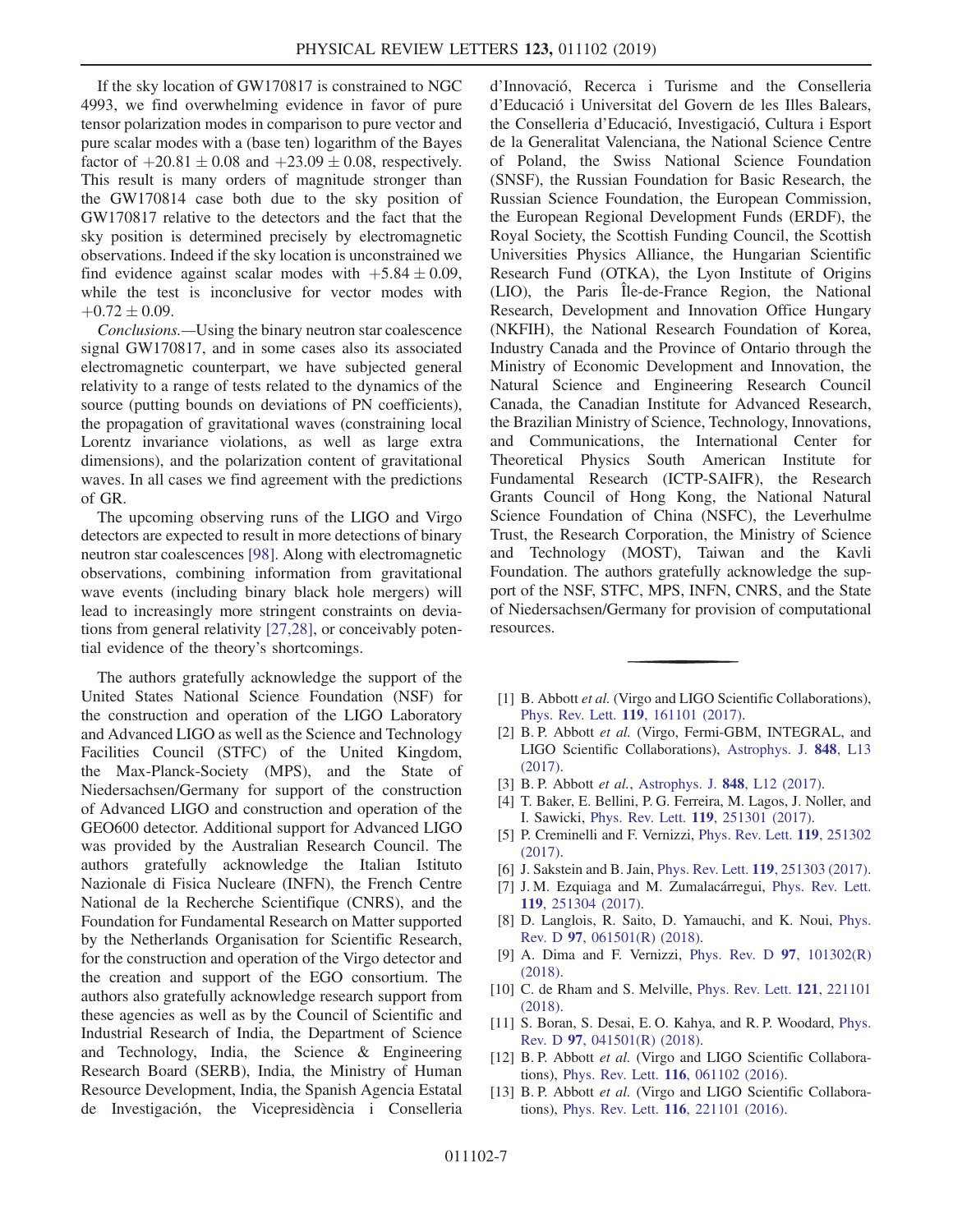- [14] B. P. Abbott et al. (Virgo and LIGO Scientific Collaborations), Phys. Rev. Lett. 116[, 241103 \(2016\).](https://doi.org/10.1103/PhysRevLett.116.241103)
- [15] B. P. Abbott et al. (Virgo and LIGO Scientific Collaborations), Phys. Rev. X 6[, 041015 \(2016\).](https://doi.org/10.1103/PhysRevX.6.041015)
- <span id="page-9-21"></span>[16] B. P. Abbott et al. (Virgo and LIGO Scientific Collaborations), Phys. Rev. Lett. 118[, 221101 \(2017\).](https://doi.org/10.1103/PhysRevLett.118.221101)
- <span id="page-9-31"></span>[17] B. P. Abbott et al. (Virgo and LIGO Scientific Collaborations), Phys. Rev. Lett. 119[, 141101 \(2017\).](https://doi.org/10.1103/PhysRevLett.119.141101)
- [18] B. P. Abbott et al. (Virgo and LIGO Scientific Collaborations), [Astrophys. J.](https://doi.org/10.3847/2041-8213/aa9f0c) 851, L35 (2017).
- <span id="page-9-0"></span>[19] B. P. Abbott et al. (LIGO Scientific and Virgo Collaborations), Phys. Rev. X 9[, 011001 \(2019\).](https://doi.org/10.1103/PhysRevX.9.011001)
- [20] B. P. Abbott et al. (LIGO Scientific and Virgo Collaborations), Phys. Rev. Lett. 121[, 161101 \(2018\).](https://doi.org/10.1103/PhysRevLett.121.161101)
- <span id="page-9-1"></span>[21] J. R. Gair, M. Vallisneri, S. L. Larson, and J. G. Baker, [Living Rev. Relativity](https://doi.org/10.12942/lrr-2013-7) 16, 7 (2013).
- <span id="page-9-2"></span>[22] N. Yunes and X. Siemens, [Living Rev. Relativity](https://doi.org/10.12942/lrr-2013-9) 16, 9 [\(2013\).](https://doi.org/10.12942/lrr-2013-9)
- [23] L. Blanchet and B. S. Sathyaprakash, [Phys. Rev. Lett.](https://doi.org/10.1103/PhysRevLett.74.1067) **74**, [1067 \(1995\)](https://doi.org/10.1103/PhysRevLett.74.1067).
- [24] K. G. Arun, B. R. Iyer, M. S. S. Qusailah, and B. S. Sathyaprakash, Phys. Rev. D 74[, 024006 \(2006\)](https://doi.org/10.1103/PhysRevD.74.024006).
- [25] N. Yunes and F. Pretorius, Phys. Rev. D **80**[, 122003 \(2009\).](https://doi.org/10.1103/PhysRevD.80.122003)
- [26] C. K. Mishra, K. G. Arun, B. R. Iyer, and B. S. Sathyaprakash, Phys. Rev. D 82[, 064010 \(2010\).](https://doi.org/10.1103/PhysRevD.82.064010)
- <span id="page-9-6"></span>[27] T. G. F. Li, W. Del Pozzo, S. Vitale, C. Van Den Broeck, M. Agathos, J. Veitch, K. Grover, T. Sidery, R. Sturani, and A. Vecchio, Phys. Rev. D 85[, 082003 \(2012\).](https://doi.org/10.1103/PhysRevD.85.082003)
- <span id="page-9-20"></span><span id="page-9-3"></span>[28] J. Meidam et al., Phys. Rev. D 97[, 044033 \(2018\)](https://doi.org/10.1103/PhysRevD.97.044033).
- [29] S. Husa, S. Khan, M. Hannam, M. Pürrer, F. Ohme, X. J. Forteza, and A. Bohé, Phys. Rev. D 93[, 044006 \(2016\)](https://doi.org/10.1103/PhysRevD.93.044006).
- [30] S. Khan, S. Husa, M. Hannam, F. Ohme, M. Pürrer, X. J. Forteza, and A. Bohé, Phys. Rev. D 93[, 044007 \(2016\)](https://doi.org/10.1103/PhysRevD.93.044007).
- [31] M. Hannam, P. Schmidt, A. Bohé, L. Haegel, S. Husa, F. Ohme, G. Pratten, and M. Pürrer, [Phys. Rev. Lett.](https://doi.org/10.1103/PhysRevLett.113.151101) 113, [151101 \(2014\).](https://doi.org/10.1103/PhysRevLett.113.151101)
- <span id="page-9-4"></span>[32] L. Blanchet, T. Damour, B. R. Iyer, C. M. Will, and A. G. Wiseman, [Phys. Rev. Lett.](https://doi.org/10.1103/PhysRevLett.74.3515) 74, 3515 (1995).
- [33] L. Blanchet, T. Damour, G. Esposito-Farese, and B. R. Iyer, Phys. Rev. Lett. 93[, 091101 \(2004\)](https://doi.org/10.1103/PhysRevLett.93.091101).
- <span id="page-9-9"></span>[34] L. E. Kidder, [Phys. Rev. D](https://doi.org/10.1103/PhysRevD.52.821) **52**, 821 (1995).
- [35] L. Blanchet, A. Buonanno, and G. Faye, [Phys. Rev. D](https://doi.org/10.1103/PhysRevD.74.104034) **74**, [104034 \(2006\);](https://doi.org/10.1103/PhysRevD.74.104034) 81[, 089901\(E\) \(2010\).](https://doi.org/10.1103/PhysRevD.81.089901)
- [36] L. Blanchet, A. Buonanno, and G. Faye, [Phys. Rev. D](https://doi.org/10.1103/PhysRevD.84.064041) 84, [064041 \(2011\).](https://doi.org/10.1103/PhysRevD.84.064041)
- [37] B. Mikoczi, M. Vasuth, and L. A. Gergely, [Phys. Rev. D](https://doi.org/10.1103/PhysRevD.71.124043) 71, [124043 \(2005\).](https://doi.org/10.1103/PhysRevD.71.124043)
- [38] A. Bohé, G. Faye, S. Marsat, and E. K. Porter, [Classical](https://doi.org/10.1088/0264-9381/32/19/195010) [Quantum Gravity](https://doi.org/10.1088/0264-9381/32/19/195010) 32, 195010 (2015).
- <span id="page-9-5"></span>[39] S. Marsat, [Classical Quantum Gravity](https://doi.org/10.1088/0264-9381/32/8/085008) 32, 085008 (2015).
- [40] J. Veitch et al., Phys. Rev. D 91[, 042003 \(2015\).](https://doi.org/10.1103/PhysRevD.91.042003)
- [41] L. Sampson, N. Cornish, and N. Yunes, [Phys. Rev. D](https://doi.org/10.1103/PhysRevD.87.102001) 87, [102001 \(2013\).](https://doi.org/10.1103/PhysRevD.87.102001)
- [42] T. G. F. Li, W. Del Pozzo, S. Vitale, C. Van Den Broeck, M. Agathos, J. Veitch, K. Grover, T. Sidery, R. Sturani, and A. Vecchio, [J. Phys. Conf. Ser.](https://doi.org/10.1088/1742-6596/363/1/012028) 363, 012028 (2012).
- <span id="page-9-8"></span><span id="page-9-7"></span>[43] N. Yunes, K. Yagi, and F. Pretorius, [Phys. Rev. D](https://doi.org/10.1103/PhysRevD.94.084002) 94, [084002 \(2016\).](https://doi.org/10.1103/PhysRevD.94.084002)
- [44] L. Blanchet, [Living Rev. Relativity](https://doi.org/10.12942/lrr-2014-2) 17, 2 (2014).
- <span id="page-9-10"></span>[45] E. E. Flanagan and T. Hinderer, *[Phys. Rev. D](https://doi.org/10.1103/PhysRevD.77.021502)* **77**, 021502(*R*) [\(2008\).](https://doi.org/10.1103/PhysRevD.77.021502)
- <span id="page-9-22"></span>[46] T. Hinderer, B. D. Lackey, R. N. Lang, and J. S. Read, [Phys.](https://doi.org/10.1103/PhysRevD.81.123016) Rev. D 81[, 123016 \(2010\)](https://doi.org/10.1103/PhysRevD.81.123016).
- [47] J. Vines, E. E. Flanagan, and T. Hinderer, [Phys. Rev. D](https://doi.org/10.1103/PhysRevD.83.084051) 83, [084051 \(2011\).](https://doi.org/10.1103/PhysRevD.83.084051)
- <span id="page-9-11"></span>[48] B. S. Sathyaprakash and S. V. Dhurandhar, [Phys. Rev. D](https://doi.org/10.1103/PhysRevD.44.3819) 44, [3819 \(1991\)](https://doi.org/10.1103/PhysRevD.44.3819).
- <span id="page-9-12"></span>[49] A. Buonanno, B. R. Iyer, E. Ochsner, Y. Pan, and B. S. Sathyaprakash, Phys. Rev. D 80[, 084043 \(2009\)](https://doi.org/10.1103/PhysRevD.80.084043).
- [50] K. G. Arun, A. Buonanno, G. Faye, and E. Ochsner, [Phys.](https://doi.org/10.1103/PhysRevD.79.104023) Rev. D 79[, 104023 \(2009\)](https://doi.org/10.1103/PhysRevD.79.104023); [Phys. Rev. D](https://doi.org/10.1103/PhysRevD.84.049901) 84, 049901(E) [\(2011\).](https://doi.org/10.1103/PhysRevD.84.049901)
- [51] C. K. Mishra, A. Kela, K. G. Arun, and G. Faye, *[Phys. Rev.](https://doi.org/10.1103/PhysRevD.93.084054)* D 93[, 084054 \(2016\)](https://doi.org/10.1103/PhysRevD.93.084054).
- <span id="page-9-13"></span>[52] J. A. Faber and F. A. Rasio, [Living Rev. Relativity](https://doi.org/10.12942/lrr-2012-8) 15, 8 [\(2012\).](https://doi.org/10.12942/lrr-2012-8)
- <span id="page-9-14"></span>[53] S. Bernuzzi, A. Nagar, T. Dietrich, and T. Damour, [Phys.](https://doi.org/10.1103/PhysRevLett.114.161103) Rev. Lett. 114[, 161103 \(2015\).](https://doi.org/10.1103/PhysRevLett.114.161103)
- <span id="page-9-15"></span>[54] T. Hinderer et al., Phys. Rev. Lett. **116**[, 181101 \(2016\).](https://doi.org/10.1103/PhysRevLett.116.181101)
- [55] T. Dietrich, S. Bernuzzi, and W. Tichy, [Phys. Rev. D](https://doi.org/10.1103/PhysRevD.96.121501) 96, [121501\(R\) \(2017\)](https://doi.org/10.1103/PhysRevD.96.121501).
- <span id="page-9-17"></span><span id="page-9-16"></span>[56] T. Dietrich *et al.*, Phys. Rev. D **99**[, 024029 \(2019\).](https://doi.org/10.1103/PhysRevD.99.024029)
- [57] P. Schmidt, M. Hannam, and S. Husa, [Phys. Rev. D](https://doi.org/10.1103/PhysRevD.86.104063) 86, [104063 \(2012\).](https://doi.org/10.1103/PhysRevD.86.104063)
- <span id="page-9-19"></span><span id="page-9-18"></span>[58] A. Bohé *et al.*, Phys. Rev. D **95**[, 044028 \(2017\).](https://doi.org/10.1103/PhysRevD.95.044028)
- [59] M. Pürrer, [Classical Quantum Gravity](https://doi.org/10.1088/0264-9381/31/19/195010) **31**, 195010 (2014).
- [60] J. M. Lattimer, [Annu. Rev. Nucl. Part. Sci.](https://doi.org/10.1146/annurev-nucl-102711-095018) 62, 485 (2012).
- [61] Y. Suwa, T. Yoshida, M. Shibata, H. Umeda, and K. Takahashi, [Mon. Not. R. Astron. Soc.](https://doi.org/10.1093/mnras/sty2460) 481, 3305 (2018).
- <span id="page-9-24"></span><span id="page-9-23"></span>[62] E. Poisson, Phys. Rev. D **57**[, 5287 \(1998\).](https://doi.org/10.1103/PhysRevD.57.5287)
- [63] K. Yagi and N. Yunes, Science 341[, 365 \(2013\).](https://doi.org/10.1126/science.1236462)
- [64] B. P. Abbott et al. (LIGO Scientific and Virgo Collaborations), [arXiv:1903.04467.](http://arXiv.org/abs/1903.04467)
- <span id="page-9-26"></span><span id="page-9-25"></span>[65] K. G. Arun, [Classical Quantum Gravity](https://doi.org/10.1088/0264-9381/29/7/075011) 29, 075011 (2012).
- [66] E. Barausse, N. Yunes, and K. Chamberlain, [Phys. Rev.](https://doi.org/10.1103/PhysRevLett.116.241104) Lett. 116[, 241104 \(2016\)](https://doi.org/10.1103/PhysRevLett.116.241104).
- [67] A. G. Lyne et al., Science 303[, 1153 \(2004\)](https://doi.org/10.1126/science.1094645).
- [68] M. Kramer *et al.*, Science **314**[, 97 \(2006\).](https://doi.org/10.1126/science.1132305)
- [69] N. Yunes and S. A. Hughes, [Phys. Rev. D](https://doi.org/10.1103/PhysRevD.82.082002) 82, 082002 [\(2010\).](https://doi.org/10.1103/PhysRevD.82.082002)
- <span id="page-9-27"></span>[70] M. Kramer, [Int. J. Mod. Phys. D](https://doi.org/10.1142/S0218271816300299) 25, 1630029 (2016).
- [71] P. C. C. Freire, N. Wex, G. Esposito-Farese, J. P. W. Verbiest, M. Bailes, B. A. Jacoby, M. Kramer, I. H. Stairs, J. Antoniadis, and G. H. Janssen, [Mon. Not. R. Astron. Soc.](https://doi.org/10.1111/j.1365-2966.2012.21253.x) 423[, 3328 \(2012\)](https://doi.org/10.1111/j.1365-2966.2012.21253.x).
- <span id="page-9-30"></span>[72] L. Shao, N. Sennett, A. Buonanno, M. Kramer, and N. Wex, Phys. Rev. X 7[, 041025 \(2017\).](https://doi.org/10.1103/PhysRevX.7.041025)
- <span id="page-9-28"></span>[73] D. Anderson, P. Freire, and N. Yunes, [arXiv:1901.00938](http://arXiv.org/abs/1901.00938).
- [74] T. Damour and G. Esposito-Farese, [Phys. Rev. Lett.](https://doi.org/10.1103/PhysRevLett.70.2220) 70, [2220 \(1993\)](https://doi.org/10.1103/PhysRevLett.70.2220).
- [75] F. M. Ramazanoğlu and F. Pretorius, [Phys. Rev. D](https://doi.org/10.1103/PhysRevD.93.064005) 93, [064005 \(2016\).](https://doi.org/10.1103/PhysRevD.93.064005)
- <span id="page-9-29"></span>[76] V. Cardoso, S. Chakrabarti, P. Pani, E. Berti, and L. Gualtieri, Phys. Rev. Lett. 107[, 241101 \(2011\).](https://doi.org/10.1103/PhysRevLett.107.241101)
- [77] L. Sampson, N. Cornish, and N. Yunes, [Phys. Rev. D](https://doi.org/10.1103/PhysRevD.89.064037) 89, [064037 \(2014\).](https://doi.org/10.1103/PhysRevD.89.064037)
- [78] E. Barausse, C. Palenzuela, M. Ponce, and L. Lehner, [Phys.](https://doi.org/10.1103/PhysRevD.87.081506) Rev. D 87[, 081506\(R\) \(2013\).](https://doi.org/10.1103/PhysRevD.87.081506)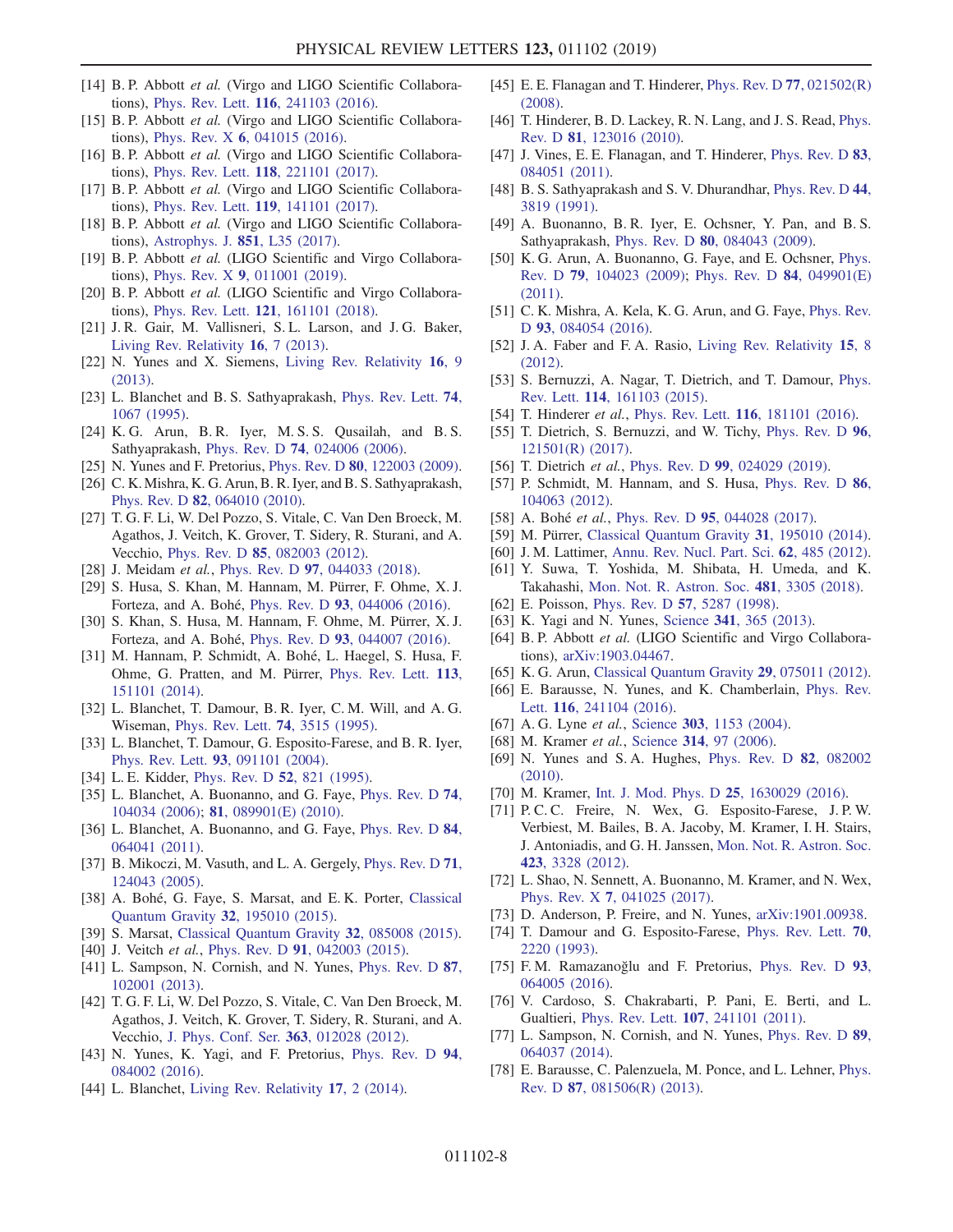- [79] M. Shibata, K. Taniguchi, H. Okawa, and A. Buonanno, Phys. Rev. D 89[, 084005 \(2014\)](https://doi.org/10.1103/PhysRevD.89.084005).
- [80] C. Palenzuela, E. Barausse, M. Ponce, and L. Lehner, [Phys.](https://doi.org/10.1103/PhysRevD.89.044024) Rev. D 89[, 044024 \(2014\)](https://doi.org/10.1103/PhysRevD.89.044024).
- [81] L. Sampson, N. Yunes, N. Cornish, M. Ponce, E. Barausse, A. Klein, C. Palenzuela, and L. Lehner, [Phys. Rev. D](https://doi.org/10.1103/PhysRevD.90.124091) 90, [124091 \(2014\).](https://doi.org/10.1103/PhysRevD.90.124091)
- <span id="page-10-0"></span>[82] C. M. Will, Phys. Rev. D **57**[, 2061 \(1998\).](https://doi.org/10.1103/PhysRevD.57.2061)
- <span id="page-10-2"></span>[83] S. Mirshekari, N. Yunes, and C. M. Will, [Phys. Rev. D](https://doi.org/10.1103/PhysRevD.85.024041) 85, [024041 \(2012\).](https://doi.org/10.1103/PhysRevD.85.024041)
- <span id="page-10-1"></span>[84] C. Deffayet and K. Menou, Astrophys. J. 668[, L143 \(2007\).](https://doi.org/10.1086/522931)
- <span id="page-10-5"></span>[85] K. Pardo, M. Fishbach, D. E. Holz, and D. N. Spergel, [J. Cosmol. Astropart. Phys. 07 \(](https://doi.org/10.1088/1475-7516/2018/07/048)2018) 048.
- <span id="page-10-3"></span>[86] V. A. Kostelecky and N. Russell, [Rev. Mod. Phys.](https://doi.org/10.1103/RevModPhys.83.11) 83, 11 [\(2011\).](https://doi.org/10.1103/RevModPhys.83.11)
- <span id="page-10-4"></span>[87] M. Cantiello et al., [Astrophys. J.](https://doi.org/10.3847/2041-8213/aaad64) 854, L31 (2018).
- <span id="page-10-6"></span>[88] G. R. Dvali, G. Gabadadze, and M. Porrati, [Phys. Lett. B](https://doi.org/10.1016/S0370-2693(00)00669-9) 485[, 208 \(2000\)](https://doi.org/10.1016/S0370-2693(00)00669-9).
- [89] A. Lue, [Phys. Rep.](https://doi.org/10.1016/j.physrep.2005.10.007) 423, 1 (2006).
- <span id="page-10-7"></span>[90] D. M. Eardley, D. L. Lee, and A. P. Lightman, [Phys. Rev. D](https://doi.org/10.1103/PhysRevD.8.3308) 8[, 3308 \(1973\).](https://doi.org/10.1103/PhysRevD.8.3308)
- [91] C. M. Will, [Living Rev. Relativity](https://doi.org/10.12942/lrr-2014-4) 17, 4 (2014).
- <span id="page-10-8"></span>[92] K. Chatziioannou, N. Yunes, and N. Cornish, [Phys. Rev. D](https://doi.org/10.1103/PhysRevD.86.022004) 86[, 022004 \(2012\).](https://doi.org/10.1103/PhysRevD.86.022004)
- [93] M. Isi, M. Pitkin, and A. J. Weinstein, [Phys. Rev. D](https://doi.org/10.1103/PhysRevD.96.042001) 96, [042001 \(2017\).](https://doi.org/10.1103/PhysRevD.96.042001)
- [94] T. Callister, A. S. Biscoveanu, N. Christensen, M. Isi, A. Matas, O. Minazzoli, T. Regimbau, M. Sakellariadou, J. Tasson, and E. Thrane, Phys. Rev. X 7[, 041058 \(2017\)](https://doi.org/10.1103/PhysRevX.7.041058).
- [95] B. P. Abbott et al. (Virgo and LIGO Scientific Collaborations), Phys. Rev. Lett. 120[, 201102 \(2018\).](https://doi.org/10.1103/PhysRevLett.120.201102)
- [96] B. P. Abbott et al. (Virgo and LIGO Scientific Collaborations), Phys. Rev. Lett. 120[, 031104 \(2018\).](https://doi.org/10.1103/PhysRevLett.120.031104)
- <span id="page-10-10"></span><span id="page-10-9"></span>[97] M. Isi and A. J. Weinstein, [arXiv:1710.03794](http://arXiv.org/abs/1710.03794).
- [98] B. P. Abbott et al. (LIGO Scientific, Virgo, and KAGRA Collaborations), [Living Rev. Relativity](https://doi.org/10.1007/s41114-018-0012-9) 21, 3 (2018).

Correction: Two authors (O. Bock and H.-B. Eggenstein) requested that their names be removed from the author list, which has been implemented.

<span id="page-10-11"></span>B. P. Abbott,<sup>1</sup> R. Abbott,<sup>1</sup> T. D. Abbott,<sup>2</sup> F. Acernese,<sup>3,4</sup> K. Ackley,<sup>5</sup> C. Adams,<sup>6</sup> T. Adams,<sup>7</sup> P. Addesso,<sup>8</sup> R. X. Adhikari,<sup>1</sup> V. B. Adya,  $9,10$  C. Affeldt,  $9,10$  B. Agarwal,  $^{11}$  M. Agathos,  $^{12}$  K. Agatsuma,  $^{13}$  N. Aggarwal,  $^{14}$  O. D. Aguiar,  $^{15}$  L. Aiello,  $^{16,17}$ A. Ain,<sup>18</sup> P. Ajith,<sup>19</sup> B. Allen,<sup>9,20,10</sup> G. Allen,<sup>11</sup> A. Allocca,<sup>21,22</sup> M. A. Aloy,<sup>23</sup> P. A. Altin,<sup>24</sup> A. Amato,<sup>25</sup> A. Ananyeva,<sup>1</sup> S. B. Anderson,<sup>1</sup> W. G. Anderson,<sup>20</sup> S. V. Angelova,<sup>26</sup> S. Antier,<sup>27</sup> S. Appert,<sup>1</sup> K. Arai,<sup>1</sup> M. C. Araya,<sup>1</sup> J. S. Areeda,<sup>28</sup> M. Arène,<sup>29</sup> N. Arnaud,<sup>27,30</sup> K. G. Arun,<sup>31</sup> S. Ascenzi,<sup>32,33</sup> G. Ashton,<sup>5</sup> M. Ast,<sup>34</sup> S. M. Aston,<sup>6</sup> P. Astone,<sup>35</sup> D. V. Atallah,<sup>36</sup> F. Aubin,<sup>7</sup> P. Aufmuth,<sup>10</sup> C. Aulbert,<sup>9</sup> K. AultONeal,<sup>37</sup> C. Austin,<sup>2</sup> A. Avila-Alvarez,<sup>28</sup> S. Babak,<sup>38,29</sup> P. Bacon,<sup>29</sup> F. Badaracco,<sup>16,17</sup> M. K. M. Bader,<sup>13</sup> S. Bae,<sup>39</sup> P. T. Baker,<sup>40</sup> F. Baldaccini,<sup>41,42</sup> G. Ballardin,<sup>30</sup> S. W. Ballmer,<sup>43</sup> S. Banagiri,<sup>44</sup> J. C. Barayoga,<sup>1</sup> S. E. Barclay,<sup>45</sup> B. C. Barish,<sup>1</sup> D. Barker,<sup>46</sup> K. Barkett,<sup>47</sup> S. Barnum,<sup>14</sup> F. Barone,<sup>3,4</sup> B. Barr,<sup>45</sup> L. Barsotti,<sup>14</sup> M. Barsuglia,<sup>29</sup> D. Barta,<sup>48</sup> J. Bartlett,<sup>46</sup> I. Bartos,<sup>49</sup> R. Bassiri,<sup>50</sup> A. Basti,<sup>21,22</sup> J. C. Batch,<sup>46</sup> M. Bawaj,<sup>51,42</sup> J. C. Bayley,<sup>45</sup> M. Bazzan,<sup>52,53</sup> B. Bécsy,<sup>54</sup> C. Beer,<sup>9</sup> M. Bejger,<sup>55</sup> I. Belahcene,<sup>27</sup> A. S. Bell,<sup>45</sup> D. Beniwal,<sup>56</sup> M. Bensch,<sup>9,10</sup> B. K. Berger,<sup>1</sup> G. Bergmann,<sup>9,10</sup> S. Bernuzzi,<sup>57,58</sup> J. J. Bero,<sup>59</sup> C. P. L. Berry,<sup>60</sup> D. Bersanetti,<sup>61</sup> A. Bertolini,<sup>13</sup> J. Betzwieser,<sup>6</sup> R. Bhandare,<sup>62</sup> I. A. Bilenko,<sup>63</sup> S. A. Bilgili,<sup>40</sup> G. Billingsley,<sup>1</sup> C. R. Billman,<sup>49</sup> J. Birch,<sup>6</sup> R. Birney,<sup>26</sup> O. Birnholtz,<sup>59</sup> S. Biscans,<sup>1,14</sup> S. Biscoveanu,<sup>5</sup> A. Bisht,<sup>9,10</sup> M. Bitossi,<sup>30,22</sup> M. A. Bizouard,<sup>27</sup> J. K. Blackburn,<sup>1</sup> J. Blackman,<sup>47</sup> C. D. Blair,<sup>6</sup> D. G. Blair, <sup>64</sup> R. M. Blair, <sup>46</sup> S. Bloemen, <sup>65</sup> N. Bode, <sup>9,10</sup> M. Boer, <sup>66</sup> Y. Boetzel, <sup>67</sup> G. Bogaert, <sup>66</sup> A. Bohe, <sup>38</sup> F. Bondu, <sup>68</sup> E. Bonilla,<sup>50</sup> R. Bonnand,<sup>7</sup> P. Booker,<sup>9,10</sup> B. A. Boom,<sup>13</sup> C. D. Booth,<sup>36</sup> R. Bork,<sup>1</sup> V. Boschi,<sup>30</sup> S. Bose,<sup>69,18</sup> K. Bossie,<sup>6</sup> V. Bossilkov, <sup>64</sup> J. Bosveld, <sup>64</sup> Y. Bouffanais, <sup>29</sup> A. Bozzi, <sup>30</sup> C. Bradaschia, <sup>22</sup> P. R. Brady, <sup>20</sup> A. Bramley, <sup>6</sup> M. Branchesi, <sup>16,17</sup> J. E. Brau,<sup>70</sup> T. Briant,<sup>71</sup> F. Brighenti,<sup>72,73</sup> A. Brillet,<sup>66</sup> M. Brinkmann,<sup>9,10</sup> V. Brisson,<sup>27,[†](#page-16-0)</sup> P. Brockill,<sup>20</sup> A. F. Brooks,<sup>1</sup> D. D. Brown,<sup>56</sup> S. Brunett,<sup>1</sup> C. C. Buchanan,<sup>2</sup> A. Buikema,<sup>14</sup> T. Bulik,<sup>74</sup> H. J. Bulten,<sup>75,13</sup> A. Buonanno,<sup>38,76</sup> D. Buskulic,<sup>7</sup> C. Buy,<sup>29</sup> R. L. Byer,<sup>50</sup> M. Cabero,<sup>9</sup> L. Cadonati,<sup>77</sup> G. Cagnoli,<sup>25,78</sup> C. Cahillane,<sup>1</sup> J. Calderón Bustillo,<sup>77</sup> T. A. Callister,<sup>1</sup> E. Calloni,<sup>79,4</sup> J. B. Camp,<sup>80</sup> M. Canepa,<sup>81,61</sup> P. Canizares,<sup>65</sup> K. C. Cannon,<sup>82</sup> H. Cao,<sup>56</sup> J. Cao,<sup>83</sup> C. D. Capano,<sup>9</sup> E. Capocasa,<sup>29</sup> F. Carbognani,<sup>30</sup> S. Caride,<sup>84</sup> M. F. Carney,<sup>85</sup> G. Carullo,<sup>21</sup> J. Casanueva Diaz,<sup>22</sup> C. Casentini,<sup>32,33</sup> S. Caudill,<sup>13,20</sup> M. Cavaglià,<sup>86</sup> F. Cavalier,<sup>27</sup> R. Cavalieri,<sup>30</sup> G. Cella,<sup>22</sup> C. B. Cepeda,<sup>1</sup> P. Cerdá-Durán,<sup>23</sup> G. Cerretani,<sup>21,22</sup> E. Cesarini,  $87,33$  O. Chaibi,  $66$  S. J. Chamberlin,  $88$  M. Chan,  $45$  S. Chao,  $89$  P. Charlton,  $90$  E. Chase,  $91$  E. Chassande-Mottin,  $29$ D. Chatterjee,<sup>20</sup> K. Chatziioannou,<sup>92</sup> B. D. Cheeseboro,<sup>40</sup> H. Y. Chen,<sup>93</sup> X. Chen,<sup>64</sup> Y. Chen,<sup>47</sup> H.-P. Cheng,<sup>49</sup> H. Y. Chia,<sup>49</sup> A. Chincarini, <sup>61</sup> A. Chiummo, <sup>30</sup> T. Chmiel, <sup>85</sup> H. S. Cho, <sup>94</sup> M. Cho, <sup>76</sup> J. H. Chow, <sup>24</sup> N. Christensen, <sup>95,66</sup> Q. Chu, <sup>64</sup> A. J. K. Chua,<sup>47</sup> S. Chua,<sup>71</sup> K. W. Chung,<sup>96</sup> S. Chung,<sup>64</sup> G. Ciani,<sup>52,53,49</sup> A. A. Ciobanu,<sup>56</sup> R. Ciolfi,<sup>97,98</sup> F. Cipriano,<sup>66</sup> C. E. Cirelli,<sup>50</sup> A. Cirone,<sup>81,61</sup> F. Clara,<sup>46</sup> J. A. Clark,<sup>77</sup> P. Clearwater,<sup>99</sup> F. Cleva,<sup>66</sup> C. Cocchieri,<sup>86</sup> E. Coccia,<sup>16,17</sup> P.-F. Cohadon,<sup>71</sup> D. Cohen,<sup>27</sup> A. Colla,<sup>100,35</sup> C. G. Collette,<sup>101</sup> C. Collins,<sup>60</sup> L. R. Cominsky,<sup>102</sup> M. Constancio Jr.,<sup>15</sup> L. Conti,<sup>53</sup> S. J. Cooper,<sup>60</sup> P. Corban,<sup>6</sup> T. R. Corbitt,<sup>2</sup> I. Cordero-Carrión,<sup>103</sup> K. R. Corley,<sup>104</sup> N. Cornish,<sup>105</sup> A. Corsi,<sup>84</sup>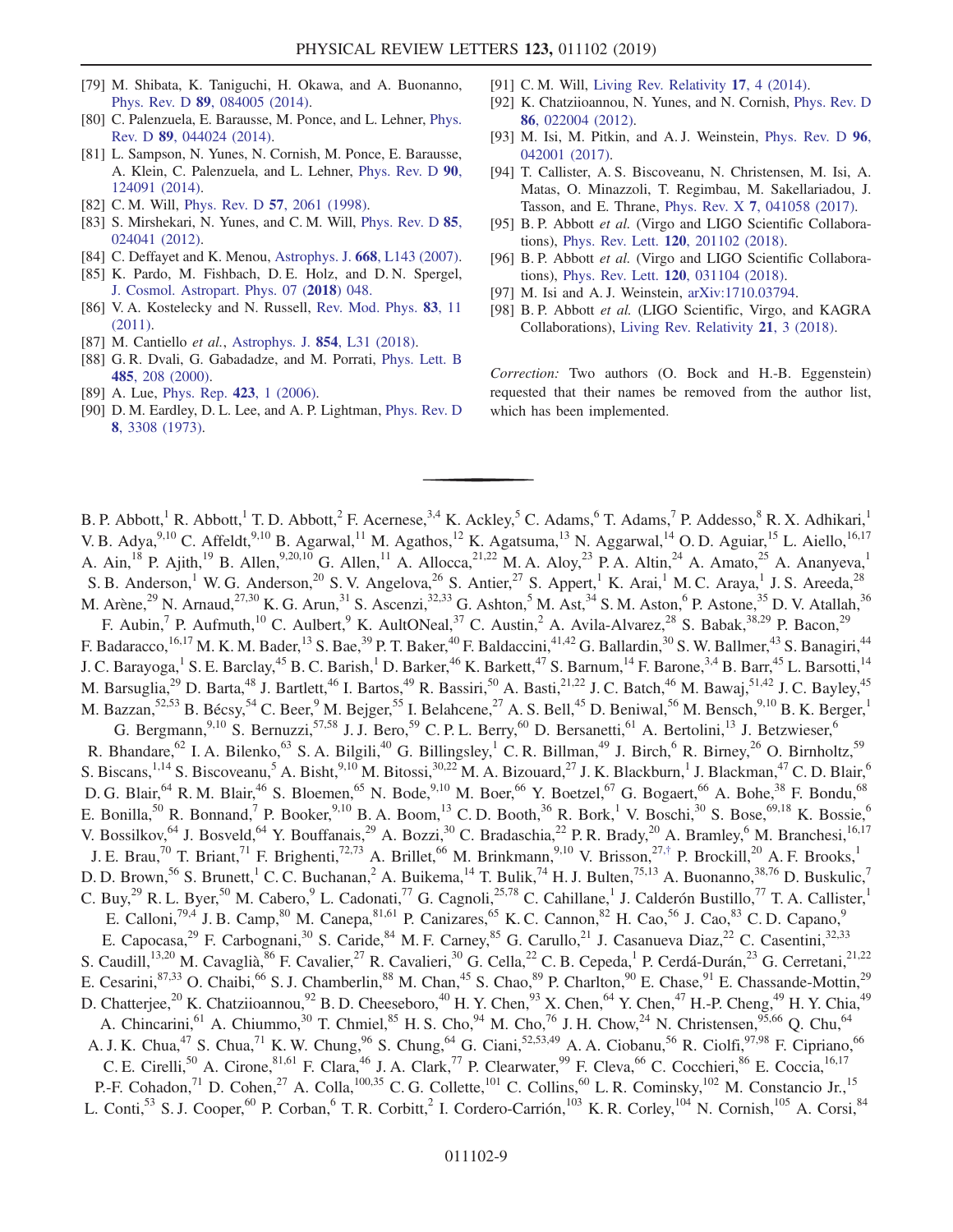S. Cortese,<sup>30</sup> C. A. Costa,<sup>15</sup> R. Cotesta,<sup>38</sup> M. W. Coughlin,<sup>1</sup> S. B. Coughlin,<sup>36,91</sup> J.-P. Coulon,<sup>66</sup> S. T. Countryman,<sup>104</sup> P. Couvares,<sup>1</sup> P. B. Covas,<sup>106</sup> E. E. Cowan,<sup>77</sup> D. M. Coward,<sup>64</sup> M. J. Cowart,<sup>6</sup> D. C. Coyne,<sup>1</sup> R. Coyne,<sup>107</sup> J. D. E. Creighton,<sup>20</sup> T. D. Creighton,<sup>108</sup> J. Cripe,<sup>2</sup> S. G. Crowder,<sup>109</sup> T. J. Cullen,<sup>2</sup> A. Cumming,<sup>45</sup> L. Cunningham,<sup>45</sup> E. Cuoco,<sup>30</sup> T. Dal Canton,<sup>80</sup> G. Dálya,<sup>54</sup> S. L. Danilishin,<sup>10,9</sup> S. D'Antonio,<sup>33</sup> K. Danzmann,<sup>9,10</sup> A. Dasgupta,<sup>110</sup> C. F. Da Silva Costa,<sup>49</sup> V. Dattilo,<sup>30</sup> I. Dave,<sup>62</sup> M. Davier,<sup>27</sup> D. Davis,<sup>43</sup> E. J. Daw,<sup>111</sup> B. Day,<sup>77</sup> D. DeBra,<sup>50</sup> M. Deenadayalan,<sup>18</sup> J. Degallaix,<sup>25</sup> M. De Laurentis,<sup>79,4</sup> S. Deléglise,<sup>71</sup> W. Del Pozzo,<sup>21,22</sup> N. Demos,<sup>14</sup> T. Denker,<sup>9,10</sup> T. Dent, <sup>9</sup> R. De Pietri,<sup>57,58</sup> J. Derby,<sup>28</sup> V. Dergachev, <sup>9</sup> R. De Rosa, <sup>79,4</sup> C. De Rossi, <sup>25,30</sup> R. DeSalvo, <sup>112</sup> O. de Varona, <sup>9,10</sup> S. Dhurandhar, <sup>18</sup> M. C. Díaz, <sup>108</sup> T. Dietrich, <sup>13</sup> L. Di Fiore, <sup>4</sup> M. Di Giovanni, <sup>113,98</sup> T. Di Girolamo, <sup>79,4</sup> A. Di Lieto, <sup>21,22</sup> B. Ding,  $^{101}$  S. Di Pace,  $^{100,35}$  I. Di Palma,  $^{100,35}$  F. Di Renzo,  $^{21,22}$  A. Dmitriev,  $^{60}$  Z. Doctor,  $^{93}$  V. Dolique,  $^{25}$  F. Donovan,  $^{14}$ K. L. Dooley, <sup>36,86</sup> S. Doravari, <sup>9,10</sup> I. Dorrington, <sup>36</sup> M. Dovale Álvarez, <sup>60</sup> T. P. Downes, <sup>20</sup> M. Drago, <sup>9,16,17</sup> C. Dreissigacker,<sup>9,10</sup> J. C. Driggers,<sup>46</sup> Z. Du,<sup>83</sup> P. Dupej,<sup>45</sup> S. E. Dwyer,<sup>46</sup> P. J. Easter,<sup>5</sup> T. B. Edo,<sup>111</sup> M. C. Edwards,<sup>95</sup> A. Effler, <sup>6</sup> P. Ehrens, <sup>1</sup> J. Eichholz, <sup>1</sup> S. S. Eikenberry, <sup>49</sup> M. Eisenmann, <sup>7</sup> R. A. Eisenstein, <sup>14</sup> R. C. Essick, <sup>93</sup> H. Estelles, <sup>106</sup> D. Estevez, Z. B. Etienne, <sup>40</sup> T. Etzel,<sup>1</sup> M. Evans, <sup>14</sup> T. M. Evans, <sup>6</sup> V. Fafone, <sup>32,33,16</sup> H. Fair, <sup>43</sup> S. Fairhurst, <sup>36</sup> X. Fan, <sup>83</sup> S. Farinon,  $^{61}$  B. Farr,  $^{70}$  W. M. Farr,  $^{60}$  E. J. Fauchon-Jones,  $^{36}$  M. Favata,  $^{114}$  M. Fays,  $^{36}$  C. Fee,  $^{85}$  H. Fehrmann,  $^{9}$  J. Feicht,  $^{1}$ M. M. Fejer,<sup>50</sup> F. Feng,<sup>29</sup> A. Fernandez-Galiana,<sup>14</sup> I. Ferrante,<sup>21,22</sup> E. C. Ferreira,<sup>15</sup> F. Ferrini,<sup>30</sup> F. Fidecaro,<sup>21,22</sup> I. Fiori,<sup>30</sup> D. Fiorucci,<sup>29</sup> M. Fishbach,<sup>93</sup> R. P. Fisher,<sup>43</sup> J. M. Fishner,<sup>14</sup> M. Fitz-Axen,<sup>44</sup> R. Flaminio,<sup>7,115</sup> M. Fletcher,<sup>45</sup> H. Fong,<sup>92</sup> J. A. Font,<sup>23,116</sup> P. W. F. Forsyth,<sup>24</sup> S. S. Forsyth,<sup>77</sup> J.-D. Fournier,<sup>66</sup> S. Frasca,<sup>100,35</sup> F. Frasconi,<sup>22</sup> Z. Frei,<sup>54</sup> A. Freise,<sup>60</sup> R. Frey,<sup>70</sup> V. Frey,<sup>27</sup> P. Fritschel,<sup>14</sup> V. V. Frolov,<sup>6</sup> P. Fulda,<sup>49</sup> M. Fyffe,<sup>6</sup> H. A. Gabbard,<sup>45</sup> B. U. Gadre,<sup>18</sup> S. M. Gaebel,<sup>60</sup> J. R. Gair, <sup>117</sup> L. Gammaitoni, <sup>41</sup> M. R. Ganija, <sup>56</sup> S. G. Gaonkar, <sup>18</sup> A. García, <sup>28</sup> C. García-Quirós, <sup>106</sup> F. Garufi, <sup>79,4</sup> B. Gateley, <sup>46</sup> S. Gaudio,<sup>37</sup> G. Gaur,<sup>118</sup> V. Gayathri,<sup>119</sup> G. Gemme,<sup>61</sup> E. Genin,<sup>30</sup> A. Gennai,<sup>22</sup> D. George,<sup>11</sup> J. George,<sup>62</sup> L. Gergely,<sup>120</sup> V. Germain,<sup>7</sup> S. Ghonge,<sup>77</sup> Abhirup Ghosh,<sup>19</sup> Archisman Ghosh,<sup>13</sup> S. Ghosh,<sup>20</sup> B. Giacomazzo,<sup>113,98</sup> J. A. Giaime,<sup>2,6</sup> K. D. Giardina, <sup>6</sup> A. Giazotto,  $22.7 \text{ K}$ . Gill,  $37 \text{ G}$ . Giordano,  $3.4 \text{ L}$ . Glover,  $112 \text{ E}$ . Goetz,  $46 \text{ R}$ . Goetz,  $49 \text{ B}$ . Goncharov,  $5 \text{ A}$ G. González, <sup>2</sup> J. M. Gonzalez Castro,  $2^{1,22}$  A. Gopakumar,  $121$  M. L. Gorodetsky,  $63$  S. E. Gossan,  $1$  M. Gosselin,  $30$  R. Gouaty,  $7$ A. Grado,<sup>122,4</sup> C. Graef,<sup>45</sup> M. Granata,<sup>25</sup> A. Grant,<sup>45</sup> S. Gras,<sup>14</sup> C. Gray,<sup>46</sup> G. Greco,<sup>72,73</sup> A. C. Green,<sup>60</sup> R. Green,<sup>36</sup> E. M. Gretarsson,<sup>37</sup> P. Groot,<sup>65</sup> H. Grote,<sup>36</sup> S. Grunewald,<sup>38</sup> P. Gruning,<sup>27</sup> G. M. Guidi,<sup>72,73</sup> H. K. Gulati,<sup>110</sup> X. Guo,<sup>83</sup> A. Gupta, <sup>88</sup> M. K. Gupta, <sup>110</sup> K. E. Gushwa, <sup>1</sup> E. K. Gustafson, <sup>1</sup> R. Gustafson, <sup>123</sup> O. Halim, <sup>17,16</sup> B. R. Hall, <sup>69</sup> E. D. Hall, <sup>14</sup> E. Z. Hamilton,<sup>36</sup> H. F. Hamilton,<sup>124</sup> G. Hammond,<sup>45</sup> M. Haney,<sup>67</sup> M. M. Hanke,<sup>9,10</sup> J. Hanks,<sup>46</sup> C. Hanna,<sup>88</sup> M. D. Hannam,<sup>36</sup> O. A. Hannuksela,<sup>96</sup> J. Hanson,<sup>6</sup> T. Hardwick,<sup>2</sup> J. Harms,<sup>16,17</sup> G. M. Harry,<sup>125</sup> I. W. Harry,<sup>38</sup> M. J. Hart,<sup>45</sup> C.-J. Haster,<sup>92</sup> K. Haughian,<sup>45</sup> J. Healy,<sup>59</sup> A. Heidmann,<sup>71</sup> M. C. Heintze,<sup>6</sup> H. Heitmann,<sup>66</sup> P. Hello,<sup>27</sup> G. Hemming,<sup>30</sup> M. Hendry,<sup>45</sup> I. S. Heng,<sup>45</sup> J. Hennig,<sup>45</sup> A. W. Heptonstall,<sup>1</sup> F. J. Hernandez,<sup>5</sup> M. Heurs,<sup>9,10</sup> S. Hild,<sup>45</sup> T. Hinderer,<sup>65</sup> D. Hoak,  $30$  S. Hochheim,  $9,10$  D. Hofman,  $25$  N. A. Holland,  $24$  K. Holt,  $6$  D. E. Holz,  $93$  P. Hopkins,  $36$  C. Horst,  $20$  J. Hough,  $45$ E. A. Houston,<sup>45</sup> E. J. Howell,<sup>64</sup> A. Hreibi,<sup>66</sup> E. A. Huerta,<sup>11</sup> D. Huet,<sup>27</sup> B. Hughey,<sup>37</sup> M. Hulko,<sup>1</sup> S. Husa,<sup>106</sup> S. H. Huttner,<sup>45</sup> T. Huynh-Dinh,<sup>6</sup> A. Iess,<sup>32,33</sup> N. Indik,<sup>9</sup> C. Ingram,<sup>56</sup> R. Inta,<sup>84</sup> G. Intini,<sup>100,35</sup> H. N. Isa,<sup>45</sup> J.-M. Isac,<sup>71</sup> M. Isi,<sup>1</sup> B. R. Iyer,<sup>19</sup> K. Izumi,<sup>46</sup> T. Jacqmin,<sup>71</sup> K. Jani,<sup>77</sup> P. Jaranowski,<sup>126</sup> D. S. Johnson,<sup>11</sup> W. W. Johnson,<sup>2</sup> D. I. Jones,<sup>127</sup> R. Jones,<sup>45</sup> R. J. G. Jonker,<sup>13</sup> L. Ju,<sup>64</sup> J. Junker,<sup>9,10</sup> C. V. Kalaghatgi,<sup>36</sup> V. Kalogera,<sup>91</sup> B. Kamai,<sup>1</sup> S. Kandhasamy,<sup>6</sup> G. Kang,<sup>39</sup> J. B. Kanner,<sup>1</sup> S. J. Kapadia,<sup>20</sup> S. Karki,<sup>70</sup> K. S. Karvinen,<sup>9,10</sup> M. Kasprzack,<sup>2</sup> M. Katolik,<sup>11</sup> S. Katsanevas,<sup>30</sup> E. Katsavounidis,<sup>14</sup> W. Katzman,<sup>6</sup> S. Kaufer,<sup>9,10</sup> K. Kawabe,<sup>46</sup> N. V. Keerthana,<sup>18</sup> F. Kéfélian,<sup>66</sup> D. Keitel,<sup>45</sup> A. J. Kemball,<sup>11</sup> R. Kennedy,<sup>111</sup> J. S. Key,<sup>128</sup> F. Y. Khalili,<sup>63</sup> B. Khamesra,<sup>77</sup> H. Khan,<sup>28</sup> I. Khan,<sup>16,33</sup> S. Khan,<sup>9</sup> Z. Khan,<sup>110</sup> E. A. Khazanov,<sup>129</sup> N. Kijbunchoo,<sup>24</sup> Chunglee Kim,<sup>130</sup> J. C. Kim,<sup>131</sup> K. Kim,<sup>96</sup> W. Kim,<sup>56</sup> W. S. Kim,<sup>132</sup> Y.-M. Kim,<sup>133</sup> E. J. King,<sup>56</sup> P. J. King,<sup>46</sup> M. Kinley-Hanlon,<sup>125</sup> R. Kirchhoff,<sup>9,10</sup> J. S. Kissel,<sup>46</sup> L. Kleybolte,<sup>34</sup> S. Klimenko,<sup>49</sup> T. D. Knowles,<sup>40</sup> P. Koch,<sup>9,10</sup> S. M. Koehlenbeck,<sup>9,10</sup> S. Koley,<sup>13</sup> V. Kondrashov,<sup>1</sup> A. Kontos,<sup>14</sup> M. Korobko,<sup>34</sup> W. Z. Korth,<sup>1</sup> I. Kowalska,<sup>74</sup> D. B. Kozak,<sup>1</sup> C. Krämer,<sup>9</sup> V. Kringel,<sup>9,10</sup> B. Krishnan,<sup>9</sup> A. Królak,<sup>134,135</sup> G. Kuehn,<sup>9,10</sup> P. Kumar,<sup>136</sup> R. Kumar,<sup>110</sup> S. Kumar,<sup>19</sup> L. Kuo,<sup>89</sup> A. Kutynia,<sup>134</sup> S. Kwang,<sup>20</sup> B. D. Lackey,<sup>38</sup> K. H. Lai,<sup>96</sup> M. Landry,<sup>46</sup> R. N. Lang,<sup>137</sup> J. Lange,<sup>59</sup> B. Lantz,<sup>50</sup> R. K. Lanza,<sup>14</sup> A. Lartaux-Vollard,<sup>27</sup> P. D. Lasky,<sup>5</sup> M. Laxen,<sup>6</sup> A. Lazzarini,<sup>1</sup> C. Lazzaro,<sup>53</sup> P. Leaci,<sup>100,35</sup> S. Leavey,  $9,10$  C. H. Lee,  $94$  H. K. Lee,  $138$  H. M. Lee,  $130$  H. W. Lee,  $131$  K. Lee,  $45$  J. Lehmann,  $9,10$  A. Lenon,  $40$ M. Leonardi,  $^{9,10,115}$  N. Leroy,  $^{27}$  N. Letendre,  $^7$  Y. Levin,  $^5$  J. Li,  $^{83}$  T. G. F. Li,  $^{96}$  X. Li,  $^{47}$  S. D. Linker,  $^{112}$  T. B. Littenberg,  $^{139}$ J. Liu,<sup>64</sup> X. Liu,<sup>20</sup> R. K. L. Lo,<sup>96</sup> N. A. Lockerbie,<sup>26</sup> L. T. London,<sup>36</sup> A. Longo,<sup>140,141</sup> M. Lorenzini,<sup>16,17</sup> V. Loriette,<sup>142</sup> M. Lormand, <sup>6</sup> G. Losurdo, <sup>22</sup> J. D. Lough, <sup>9,10</sup> C. O. Lousto, <sup>59</sup> G. Lovelace, <sup>28</sup> H. Lück, <sup>9,10</sup> D. Lumaca, <sup>32,33</sup> A. P. Lundgren, <sup>9</sup> R. Lynch,<sup>14</sup> Y. Ma,<sup>47</sup> R. Macas,<sup>36</sup> S. Macfoy,<sup>26</sup> B. Machenschalk,<sup>9</sup> M. MacInnis,<sup>14</sup> D. M. Macleod,<sup>36</sup>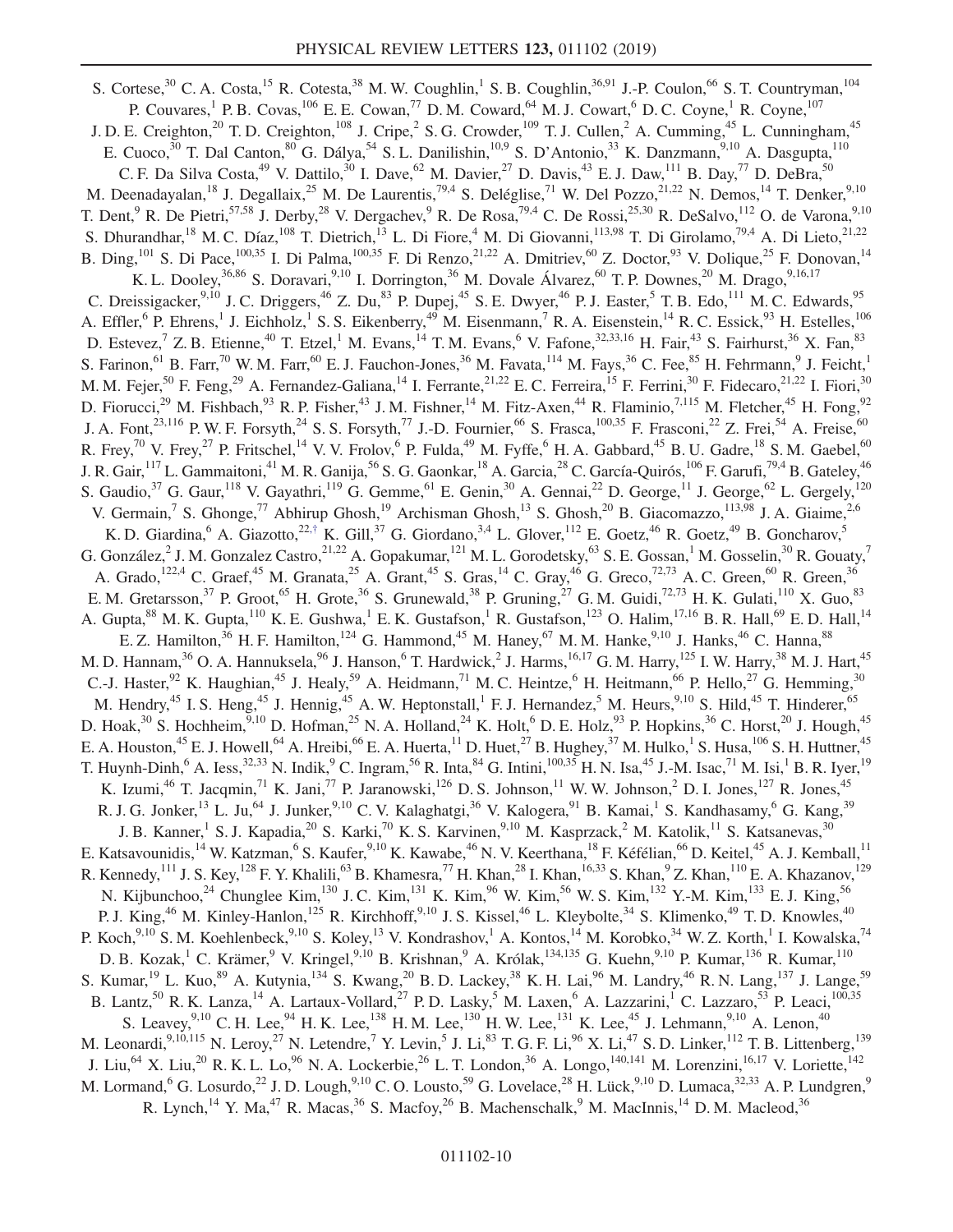I. Magaña Hernandez,<sup>20</sup> F. Magaña-Sandoval,<sup>43</sup> L. Magaña Zertuche,<sup>86</sup> R. M. Magee,<sup>88</sup> E. Majorana,<sup>35</sup> I. Maksimovic,<sup>142</sup> N. Man,<sup>66</sup> V. Mandic,<sup>44</sup> V. Mangano,<sup>45</sup> G. L. Mansell,<sup>24</sup> M. Manske,<sup>20,24</sup> M. Mantovani,<sup>30</sup> F. Marchesoni,<sup>51,42</sup> F. Marion,<sup>7</sup> S. Márka,<sup>104</sup> Z. Márka,<sup>104</sup> C. Markakis,<sup>11</sup> A. S. Markosyan,<sup>50</sup> A. Markowitz,<sup>1</sup> E. Maros,<sup>1</sup> A. Marquina,<sup>103</sup> S. Marsat,<sup>38</sup> F. Martelli,<sup>72,73</sup> L. Martellini,<sup>66</sup> I. W. Martin,<sup>45</sup> R. M. Martin,<sup>114</sup> D. V. Martynov,<sup>14</sup> K. Mason,<sup>14</sup> E. Massera,<sup>111</sup> A. Masserot,<sup>7</sup> T. J. Massinger,<sup>1</sup> M. Masso-Reid,<sup>45</sup> S. Mastrogiovanni,<sup>100,35</sup> A. Matas,<sup>44</sup> F. Matichard,<sup>1,14</sup> L. Matone,<sup>104</sup> N. Mavalvala,<sup>14</sup> N. Mazumder,<sup>69</sup> J. J. McCann,<sup>64</sup> R. McCarthy,<sup>46</sup> D. E. McClelland,<sup>24</sup> S. McCormick,<sup>6</sup> L. McCuller,<sup>14</sup> S. C. McGuire,<sup>143</sup> J. McIver,<sup>1</sup> D. J. McManus,<sup>24</sup> T. McRae,<sup>24</sup> S. T. McWilliams,<sup>40</sup> D. Meacher,<sup>88</sup> G. D. Meadors,<sup>5</sup> M. Mehmet,<sup>9,10</sup> J. Meidam,<sup>13</sup> E. Mejuto-Villa, <sup>8</sup> A. Melatos, <sup>99</sup> G. Mendell, <sup>46</sup> D. Mendoza-Gandara, <sup>9,10</sup> R. A. Mercer, <sup>20</sup> L. Mereni, <sup>25</sup> E. L. Merilh, <sup>46</sup> M. Merzougui,<sup>66</sup> S. Meshkov,<sup>1</sup> C. Messenger,<sup>45</sup> C. Messick,<sup>88</sup> R. Metzdorff,<sup>71</sup> P. M. Meyers,<sup>44</sup> H. Miao,<sup>60</sup> C. Michel,<sup>25</sup> H. Middleton,  $99$  E. E. Mikhailov,  $^{144}$  L. Milano,  $^{79,4}$  A. L. Miller,  $^{49}$  A. Miller,  $^{100,35}$  B. B. Miller,  $^{91}$  J. Miller,  $^{14}$  M. Millhouse,  $^{105}$ J. Mills,<sup>36</sup> M. C. Milovich-Goff,<sup>112</sup> O. Minazzoli,<sup>66,145</sup> Y. Minenkov,<sup>33</sup> J. Ming,<sup>9,10</sup> C. Mishra,<sup>146</sup> S. Mitra,<sup>18</sup> V. P. Mitrofanov, <sup>63</sup> G. Mitselmakher, <sup>49</sup> R. Mittleman, <sup>14</sup> D. Moffa, <sup>85</sup> K. Mogushi, <sup>86</sup> M. Mohan, <sup>30</sup> S. R. P. Mohapatra, <sup>14</sup> M. Montani,<sup>72,73</sup> C. J. Moore,<sup>12</sup> D. Moraru,<sup>46</sup> G. Moreno,<sup>46</sup> S. Morisaki,<sup>82</sup> B. Mours,<sup>7</sup> C. M. Mow-Lowry,<sup>60</sup> G. Mueller,<sup>49</sup> A. W. Muir,<sup>36</sup> Arunava Mukherjee,<sup>9,10</sup> D. Mukherjee,<sup>20</sup> S. Mukherjee,<sup>108</sup> N. Mukund,<sup>18</sup> A. Mullavey,<sup>6</sup> J. Munch,<sup>56</sup> E. A. Muñiz,<sup>43</sup> M. Muratore,<sup>37</sup> P. G. Murray,<sup>45</sup> A. Nagar,<sup>87,147,148</sup> K. Napier,<sup>77</sup> I. Nardecchia,<sup>32,33</sup> L. Naticchioni,<sup>100,35</sup> R. K. Nayak,<sup>149</sup> J. Neilson,<sup>112</sup> G. Nelemans,<sup>65,13</sup> T. J. N. Nelson,<sup>6</sup> M. Nery,<sup>9,10</sup> A. Neunzert,<sup>123</sup> L. Nevin,<sup>1</sup> J. M. Newport,<sup>125</sup> K. Y. Ng,<sup>14</sup> S. Ng,<sup>56</sup> P. Nguyen,<sup>70</sup> T. T. Nguyen,<sup>24</sup> D. Nichols,<sup>65</sup> A. B. Nielsen,<sup>9</sup> S. Nissanke,<sup>65,13</sup> A. Nitz,<sup>9</sup> F. Nocera,<sup>30</sup> D. Nolting,  $6$  C. North,  $36$  L. K. Nuttall,  $36$  M. Obergaulinger,  $23$  J. Oberling,  $46$  B. D. O'Brien,  $49$  G. D. O'Dea,  $112$  G. H. Ogin,  $150$ J. J. Oh,<sup>132</sup> S. H. Oh,<sup>132</sup> F. Ohme,<sup>9</sup> H. Ohta,<sup>82</sup> M. A. Okada,<sup>15</sup> M. Oliver,<sup>106</sup> P. Oppermann,<sup>9,10</sup> Richard J. Oram,<sup>6</sup> B. O'Reilly,<sup>6</sup> R. Ormiston,<sup>44</sup> L. F. Ortega,<sup>49</sup> R. O'Shaughnessy,<sup>59</sup> S. Ossokine,<sup>38</sup> D. J. Ottaway,<sup>56</sup> H. Overmier,<sup>6</sup> B. J. Owen, <sup>84</sup> A. E. Pace, <sup>88</sup> G. Pagano, <sup>21, 22</sup> J. Page, <sup>139</sup> M. A. Page, <sup>64</sup> A. Pai,<sup>119</sup> S. A. Pai,<sup>62</sup> J. R. Palamos, <sup>70</sup> O. Palashov,<sup>129</sup> C. Palomba,<sup>35</sup> A. Pal-Singh,<sup>34</sup> Howard Pan,<sup>89</sup> Huang-Wei Pan,<sup>89</sup> B. Pang,<sup>47</sup> P. T. H. Pang,<sup>96</sup> C. Pankow,<sup>91</sup> F. Pannarale,<sup>36</sup> B. C. Pant, <sup>62</sup> F. Paoletti, <sup>22</sup> A. Paoli, <sup>30</sup> M. A. Papa, <sup>9,20,10</sup> A. Parida, <sup>18</sup> W. Parker, <sup>6</sup> D. Pascucci, <sup>45</sup> A. Pasqualetti, <sup>30</sup> R. Passaquieti,<sup>21,22</sup> D. Passuello,<sup>22</sup> M. Patil,<sup>135</sup> B. Patricelli,<sup>151,22</sup> B. L. Pearlstone,<sup>45</sup> C. Pedersen,<sup>36</sup> M. Pedraza,<sup>1</sup> R. Pedurand,<sup>25,152</sup> L. Pekowsky,<sup>43</sup> A. Pele,<sup>6</sup> S. Penn,<sup>153</sup> C. J. Perez,<sup>46</sup> A. Perreca,<sup>113,98</sup> L. M. Perri,<sup>91</sup> H. P. Pfeiffer,<sup>92,38</sup> M. Phelps,<sup>45</sup> K. S. Phukon,<sup>18</sup> O. J. Piccinni,<sup>100,35</sup> M. Pichot,<sup>66</sup> F. Piergiovanni,<sup>72,73</sup> V. Pierro,<sup>8</sup> G. Pillant,<sup>30</sup> L. Pinard,<sup>25</sup> I. M. Pinto,<sup>8</sup> M. Pirello,<sup>46</sup> M. Pitkin,<sup>45</sup> R. Poggiani,<sup>21,22</sup> P. Popolizio,<sup>30</sup> E. K. Porter,<sup>29</sup> L. Possenti,<sup>154,73</sup> A. Post,<sup>9</sup> J. Powell,<sup>155</sup> J. Prasad,<sup>18</sup> J. W. W. Pratt,<sup>37</sup> G. Pratten,<sup>106</sup> V. Predoi,<sup>36</sup> T. Prestegard,<sup>20</sup> M. Principe,<sup>8</sup> S. Privitera,<sup>38</sup> G. A. Prodi,<sup>113,98</sup> L. G. Prokhorov,  $^{63}$  O. Puncken,  $^{9,10}$  M. Punturo,  $^{42}$  P. Puppo,  $^{35}$  M. Pürrer,  $^{38}$  H. Qi,  $^{20}$  V. Quetschke,  $^{108}$  E. A. Quintero,  $^{1}$ R. Quitzow-James,<sup>70</sup> F. J. Raab,<sup>46</sup> D. S. Rabeling,<sup>24</sup> H. Radkins,<sup>46</sup> P. Raffai,<sup>54</sup> S. Raja,<sup>62</sup> C. Rajan,<sup>62</sup> B. Rajbhandari,<sup>84</sup> M. Rakhmanov,<sup>108</sup> K. E. Ramirez,<sup>108</sup> A. Ramos-Buades,<sup>106</sup> Javed Rana,<sup>18</sup> P. Rapagnani,<sup>100,35</sup> V. Raymond,<sup>36</sup> M. Razzano,<sup>21,22</sup> J. Read,<sup>28</sup> T. Regimbau,<sup>66,7</sup> L. Rei,<sup>61</sup> S. Reid,<sup>26</sup> D. H. Reitze,<sup>1,49</sup> W. Ren,<sup>11</sup> F. Ricci,<sup>100,35</sup> P. M. Ricker,<sup>11</sup> G. M. Riemenschneider,  $147,156$  K. Riles,  $123$  M. Rizzo,  $59$  N. A. Robertson,  $1.45$  R. Robie,  $45$  F. Robinet,  $27$  T. Robson,  $105$ A. Rocchi,<sup>33</sup> L. Rolland,<sup>7</sup> J. G. Rollins,<sup>1</sup> V. J. Roma,<sup>70</sup> R. Romano,<sup>3,4</sup> C. L. Romel,<sup>46</sup> J. H. Romie,<sup>6</sup> D. Rosińska,<sup>157,55</sup> M. P. Ross,<sup>158</sup> S. Rowan,<sup>45</sup> A. Rüdiger,<sup>9,10</sup> P. Ruggi,<sup>30</sup> G. Rutins,<sup>159</sup> K. Ryan,<sup>46</sup> S. Sachdev,<sup>1</sup> T. Sadecki,<sup>46</sup> M. Sakellariadou,<sup>160</sup> L. Salconi,<sup>30</sup> M. Saleem,<sup>119</sup> F. Salemi,<sup>9</sup> A. Samajdar,<sup>149,13</sup> L. Sammut,<sup>5</sup> L. M. Sampson,<sup>91</sup> E. J. Sanchez,<sup>1</sup> L. E. Sanchez,<sup>1</sup> N. Sanchis-Gual,<sup>23</sup> V. Sandberg,<sup>46</sup> J. R. Sanders,<sup>43</sup> N. Sarin,<sup>5</sup> B. Sassolas,<sup>25</sup> B. S. Sathyaprakash,  $88,36$  P. R. Saulson,  $43$  O. Sauter,  $123$  R. L. Savage,  $46$  A. Sawadsky,  $34$  P. Schale,  $70$  M. Scheel,  $47$  J. Scheuer,  $91$ P. Schmidt,<sup>65</sup> R. Schnabel,<sup>34</sup> R. M. S. Schofield,<sup>70</sup> A. Schönbeck,<sup>34</sup> E. Schreiber,<sup>9,10</sup> D. Schuette,<sup>9,10</sup> B. W. Schulte,<sup>9,10</sup> B. F. Schutz,  $36,9$  S. G. Schwalbe,  $37$  J. Scott,  $45$  S. M. Scott,  $24$  E. Seidel,  $11$  D. Sellers,  $6$  A. S. Sengupta,  $161$  N. Sennett,  $38$ D. Sentenac,<sup>30</sup> V. Sequino,<sup>32,33,16</sup> A. Sergeev,<sup>129</sup> Y. Setyawati,<sup>9</sup> D. A. Shaddock,<sup>24</sup> T. J. Shaffer,<sup>46</sup> A. A. Shah,<sup>139</sup> M. S. Shahriar, <sup>91</sup> M. B. Shaner, <sup>112</sup> L. Shao, <sup>38</sup> B. Shapiro, <sup>50</sup> P. Shawhan, <sup>76</sup> H. Shen, <sup>11</sup> D. H. Shoemaker, <sup>14</sup> D. M. Shoemaker,<sup>77</sup> K. Siellez,<sup>77</sup> X. Siemens,<sup>20</sup> M. Sieniawska,<sup>55</sup> D. Sigg,<sup>46</sup> A. D. Silva,<sup>15</sup> L. P. Singer,<sup>80</sup> A. Singh,<sup>9,10</sup> A. Singhal,<sup>16,35</sup> A. M. Sintes,<sup>106</sup> B. J. J. Slagmolen,<sup>24</sup> T. J. Slaven-Blair,<sup>64</sup> B. Smith,<sup>6</sup> J. R. Smith,<sup>28</sup> R. J. E. Smith,<sup>5</sup> S. Somala,<sup>162</sup> E. J. Son,<sup>132</sup> B. Sorazu,<sup>45</sup> F. Sorrentino,<sup>61</sup> T. Souradeep,<sup>18</sup> A. P. Spencer,<sup>45</sup> A. K. Srivastava,<sup>110</sup> K. Staats,<sup>37</sup> D. A. Steer,<sup>29</sup> M. Steinke,<sup>9,10</sup> J. Steinlechner,<sup>34,45</sup> S. Steinlechner,<sup>34</sup> D. Steinmeyer,<sup>9,10</sup> B. Steltner,<sup>9,10</sup> S. P. Stevenson,<sup>155</sup> D. Stocks,<sup>50</sup> R. Stone,<sup>108</sup> D. J. Stops,<sup>60</sup> K. A. Strain,<sup>45</sup> G. Stratta,<sup>72,73</sup> S. E. Strigin,<sup>63</sup> A. Strunk,<sup>46</sup> R. Sturani,<sup>163</sup> A. L. Stuver, <sup>164</sup> T. Z. Summerscales, <sup>165</sup> L. Sun, <sup>99</sup> S. Sunil, <sup>110</sup> J. Suresh, <sup>18</sup> P. J. Sutton, <sup>36</sup> B. L. Swinkels, <sup>13</sup> M. J. Szczepańczyk,<sup>37</sup> M. Tacca,<sup>13</sup> S. C. Tait,<sup>45</sup> C. Talbot,<sup>5</sup> D. Talukder,<sup>70</sup> N. Tamanini,<sup>38</sup> D. B. Tanner,<sup>49</sup> M. Tápai,<sup>120</sup>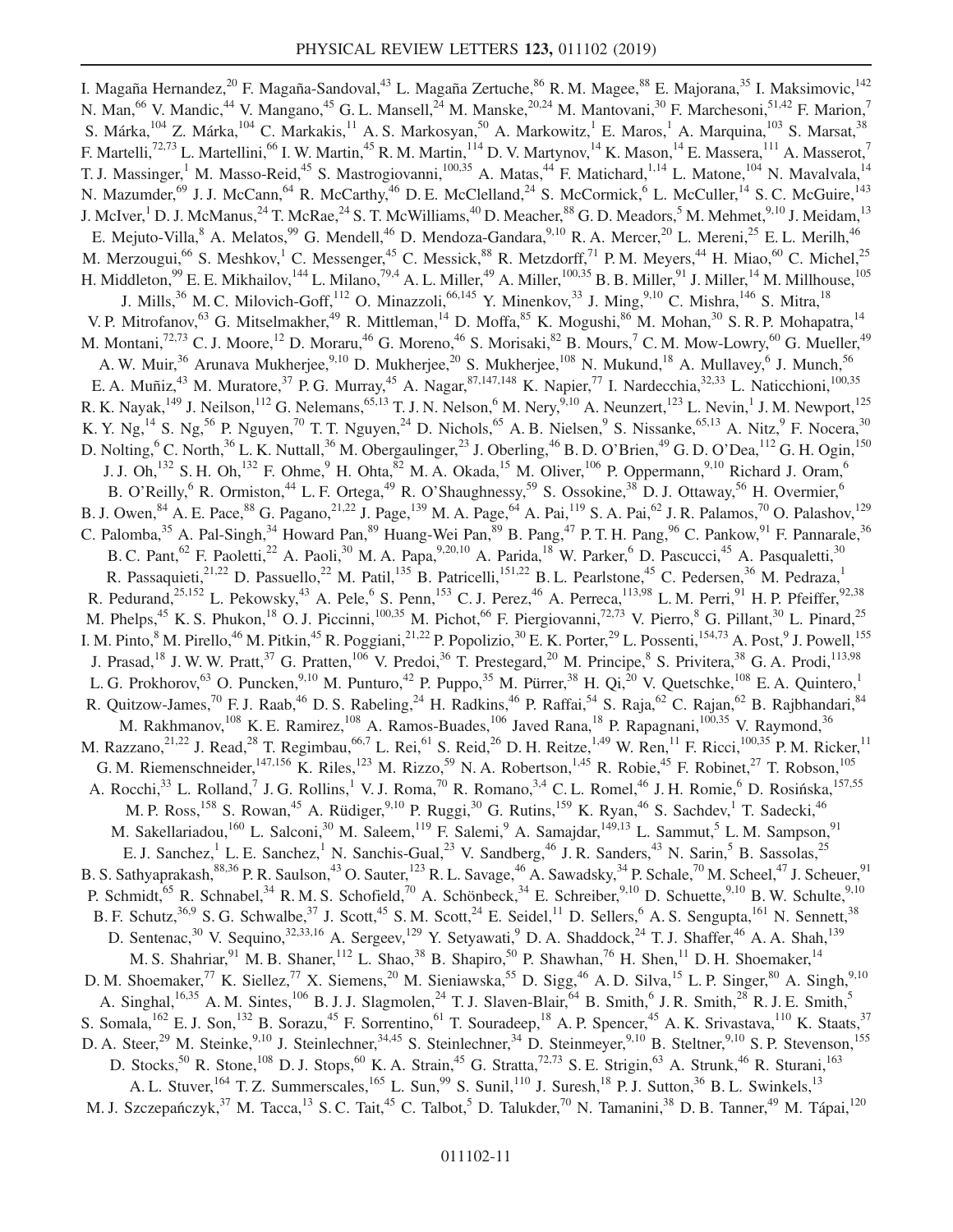A. Taracchini,<sup>38</sup> J. D. Tasson,<sup>95</sup> J. A. Taylor,<sup>139</sup> R. Taylor,<sup>1</sup> S. V. Tewari,<sup>153</sup> T. Theeg,<sup>9,10</sup> F. Thies,<sup>9,10</sup> E. G. Thomas,<sup>60</sup> M. Thomas,<sup>6</sup> P. Thomas,<sup>46</sup> K. A. Thorne,<sup>6</sup> E. Thrane,<sup>5</sup> S. Tiwari,<sup>16,98</sup> V. Tiwari,<sup>36</sup> K. V. Tokmakov,<sup>26</sup> K. Toland,<sup>45</sup> M. Tonelli,  $2^{1,22}$  Z. Tornasi,  $4^5$  A. Torres-Forné,  $2^3$  C. I. Torrie,  $^1$  D. Töyrä,  $^{60}$  F. Travasso,  $30,42$  G. Traylor,  $^6$  J. Trinastic,  $4^9$ M. C. Tringali,<sup>113,98</sup> L. Trozzo,<sup>166,22</sup> K. W. Tsang,<sup>13</sup> M. Tse,<sup>14</sup> R. Tso,<sup>47</sup> L. Tsukada,<sup>82</sup> D. Tsuna,<sup>82</sup> D. Tuyenbayev,<sup>108</sup> K. Ueno,<sup>20</sup> D. Ugolini,<sup>167</sup> A. L. Urban,<sup>1</sup> S. A. Usman,<sup>36</sup> H. Vahlbruch,<sup>9,10</sup> G. Vajente,<sup>1</sup> G. Valdes,<sup>2</sup> N. van Bakel,<sup>13</sup> M. van Beuzekom,<sup>13</sup> J. F. J. van den Brand,<sup>75,13</sup> C. Van Den Broeck,<sup>13,168</sup> D. C. Vander-Hyde,<sup>43</sup> L. van der Schaaf,<sup>13</sup> J. V. van Heijningen,<sup>13</sup> A. A. van Veggel,<sup>45</sup> M. Vardaro,<sup>52,53</sup> V. Varma,<sup>47</sup> S. Vass,<sup>1</sup> M. Vasúth,<sup>48</sup> A. Vecchio,<sup>60</sup> G. Vedovato,<sup>53</sup> J. Veitch,<sup>45</sup> P. J. Veitch,<sup>56</sup> K. Venkateswara,<sup>158</sup> G. Venugopalan,<sup>1</sup> D. Verkindt,<sup>7</sup> F. Vetrano,<sup>72,73</sup> A. Viceré,<sup>72,73</sup> A. D. Viets,<sup>20</sup> S. Vinciguerra, <sup>60</sup> D. J. Vine, <sup>159</sup> J.-Y. Vinet, <sup>66</sup> S. Vitale, <sup>14</sup> T. Vo, <sup>43</sup> H. Vocca, <sup>41, 42</sup> C. Vorvick, <sup>46</sup> S. P. Vyatchanin, <sup>63</sup> A. R. Wade,<sup>1</sup> L. E. Wade,<sup>85</sup> M. Wade,<sup>85</sup> R. Walet,<sup>13</sup> M. Walker,<sup>28</sup> L. Wallace,<sup>1</sup> S. Walsh,<sup>20,9</sup> G. Wang,<sup>16,22</sup> H. Wang,<sup>60</sup> J. Z. Wang,<sup>123</sup> W. H. Wang,<sup>108</sup> Y. F. Wang,<sup>96</sup> R. L. Ward,<sup>24</sup> J. Warner,<sup>46</sup> M. Was,<sup>7</sup> J. Watchi,<sup>101</sup> B. Weaver,<sup>46</sup> L.-W. Wei,<sup>9,10</sup> M. Weinert,  $9,10$  A. J. Weinstein, <sup>1</sup> R. Weiss,  $14$  F. Wellmann,  $9,10$  L. Wen,  $64$  E. K. Wessel,  $11$  P. Weßels,  $9,10$  J. Westerweck,  $9$ K. Wette,  $^{24}$  J. T. Whelan,  $^{59}$  B. F. Whiting,  $^{49}$  C. Whittle,  $^{14}$  D. Wilken,  $^{9,10}$  D. Williams,  $^{45}$  R. D. Williams,  $^{14}$ A. R. Williamson,<sup>59,65</sup> J. L. Willis,<sup>1,124</sup> B. Willke,<sup>9,10</sup> M. H. Wimmer,<sup>9,10</sup> W. Winkler,<sup>9,10</sup> C. C. Wipf,<sup>1</sup> H. Wittel,<sup>9,10</sup> G. Woan,<sup>45</sup> J. Woehler,<sup>9,10</sup> J. K. Wofford,<sup>59</sup> W. K. Wong,<sup>96</sup> J. Worden,<sup>46</sup> J. L. Wright,<sup>45</sup> D. S. Wu,<sup>9,10</sup> D. M. Wysocki,<sup>59</sup> S. Xiao,<sup>1</sup> W. Yam,<sup>14</sup> H. Yamamoto,<sup>1</sup> C. C. Yancey,<sup>76</sup> L. Yang,<sup>169</sup> M. J. Yap,<sup>24</sup> M. Yazback,<sup>49</sup> Hang Yu,<sup>14</sup> Haocun Yu,<sup>14</sup> M. Yvert,<sup>7</sup> A. Zadrożny,<sup>134</sup> M. Zanolin,<sup>37</sup> T. Zelenova,<sup>30</sup> J.-P. Zendri,<sup>53</sup> M. Zevin,<sup>91</sup> J. Zhang,<sup>64</sup> L. Zhang,<sup>1</sup> M. Zhang,<sup>144</sup> T. Zhang,<sup>45</sup> Y.-H. Zhang,<sup>9,10</sup> C. Zhao,<sup>64</sup> M. Zhou,<sup>91</sup> Z. Zhou,<sup>91</sup> S. J. Zhu,<sup>9,10</sup> X. J. Zhu,<sup>5</sup> A. B. Zimmerman,<sup>170,92</sup> M. E. Zucker,  $^{1,14}$  and J. Zweizig<sup>1</sup>

(LIGO Scientific Collaboration and Virgo Collaboration)

<sup>1</sup>LIGO, California Institute of Technology, Pasadena, California 91125, USA<br> $\frac{2}{5}I$  quisique State University, Pator Pouge, Louisique 70803, USA

 $^2$ Louisiana State University, Baton Rouge, Louisiana 70803, USA<br> $^3$ Università di Salerno, Fisciano, I-84084 Salerno, Italy

 $^{3}$ Università di Salerno, Fisciano, I-84084 Salerno, Italy  $^{4}$ INEN, Sezione di Napoli, Complesso Universitario di Monte S. Angele, I.

<sup>4</sup>INFN, Sezione di Napoli, Complesso Universitario di Monte S. Angelo, I-80126 Napoli, Italy<br>5 OzGray, Sebool of Physics & Astronomy, Mongsh University, Glayton 3800, Victoria, Australi

 ${}^{5}Oz$ Grav, School of Physics & Astronomy, Monash University, Clayton 3800, Victoria, Australia

 ${}^{6}LIGO$  Livingston Observatory, Livingston, Louisiana 70754, USA

Laboratoire d'Annecy de Physique des Particules (LAPP), Univ. Grenoble Alpes, Université Savoie Mont Blanc,  $CNRS/IN2P3$ , F-74941 Annecy, France 81.<br><sup>8</sup>University of Sannie at Bengyarta, 1,82100 Bengyarta, Italy and INEN. See

University of Sannio at Benevento, I-82100 Benevento, Italy and INFN, Sezione di Napoli, I-80100 Napoli, Italy<br><sup>9</sup>Max Planek Institute for Cravitational Physics (Albert Einstein Institute), D.30167 Hannover, Cermany

<sup>9</sup>Max Planck Institute for Gravitational Physics (Albert Einstein Institute), D-30167 Hannover, Germany<br><sup>10</sup>Leibniz Universität Hannover, D-30167 Hannover, Germany<br><sup>11</sup>NCSA, University of Illinois at Urbana-Champaign, Ur

<sup>13</sup>Nikhef, Science Park 105, 1098 XG Amsterdam, Netherlands<br><sup>14</sup>LIGO, Masachusetts Institute of Technology, Cambridge, Massachusetts 102139, USA<br><sup>15</sup>Instituto Nacional de Pesquisas Espaciais, 12227-010 São José dos Campo

Sorbonne Paris Cité, F-75205 Paris Cedex 13, France  ${}^{30}$ European Gravitational Observatory (EGO), I-56021 Cascina, Pisa, Italy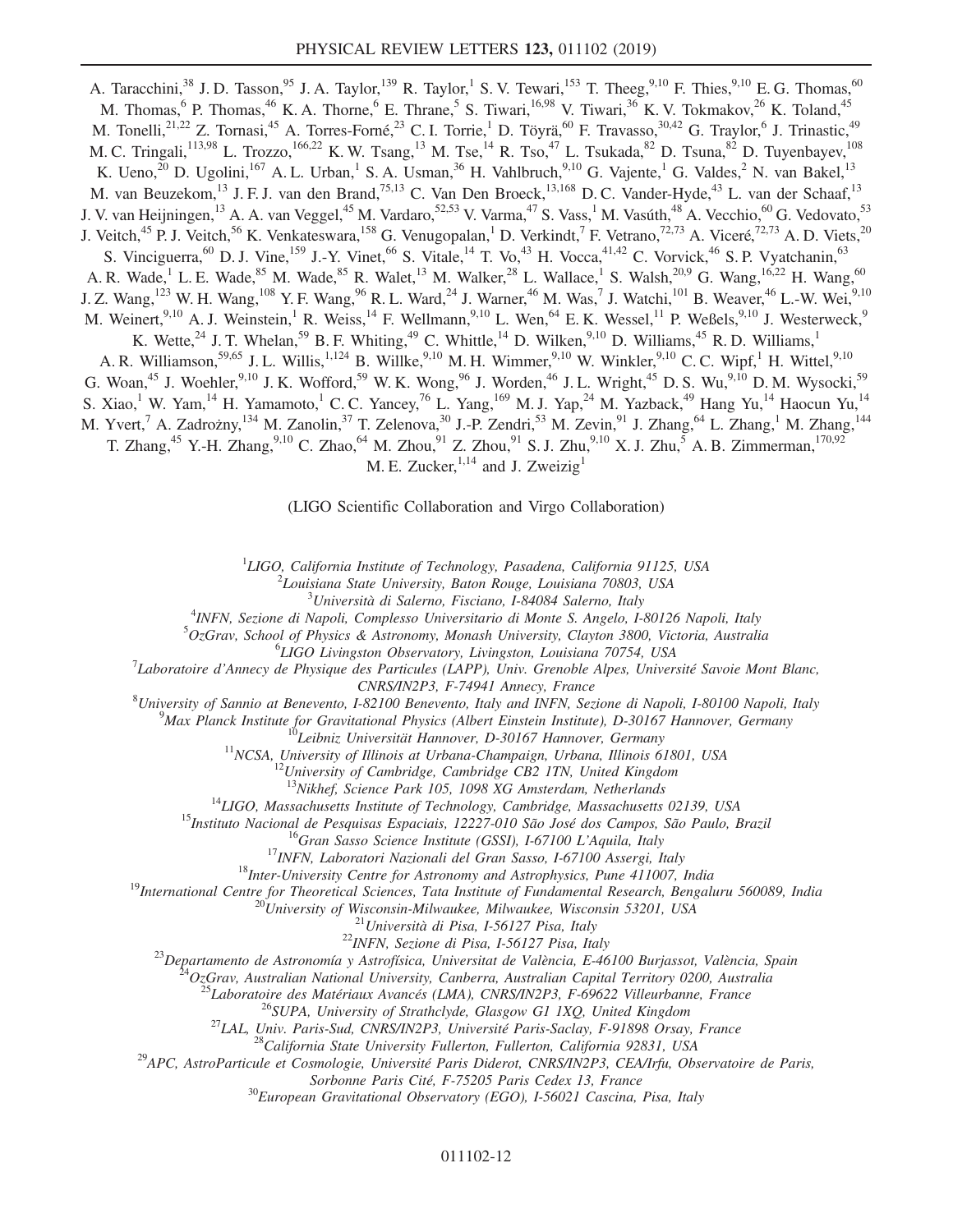<sup>31</sup>Chennai Mathematical Institute, Chennai 603103, India<br><sup>32</sup>Università di Roma Tor Vergata, I-00133 Roma, Italy

 $\frac{33}{NFN}$ , Sezione di Roma Tor Vergata, I-00133 Roma, Italy  $\frac{34}{N + N}$ Universität Hamburg, D-22761 Hamburg, Germany

<sup>35</sup> INFN, Sezione di Roma, 1-00185 Roma, Italy<br><sup>36</sup> Cardiff University, Cardiff CF24 3AA, United Kingdom<br><sup>37</sup> Embry-Riddle Aeronautical University, Prescott, Arizona 86301, USA<br><sup>38</sup> Max Planck Institute for Gravitational

<sup>47</sup>Caltech CaRT, Pasadena, California 91125, USA<br><sup>48</sup>Wigner RCP, RMKI, H-1121 Budapest, Konkoly Thege Miklós út 29-33, Hungary<br><sup>49</sup>University of Florida, Gainesville, Florida 32611, USA<br><sup>50</sup>Stanford University, Stanford,

<sup>51</sup>Università di Camerino, Dipartimento di Fisica, I-62032 Camerino, Italy<br><sup>52</sup>Università di Padova, Dipartimento di Fisica e Astronomia, I-35131 Padova, Italy<br><sup>53</sup>INFN, Sezione di Padova, I-35131 Padova, Italy<br><sup>53</sup>INFN,

<sup>59</sup>Rochester Institute of Technology, Rochester, New York 14623, USA

<sup>60</sup>University of Birmingham, Birmingham B15 2TT, United Kingdom<br><sup>61</sup>INFN, Sezione di Genova, I-16146 Genova, Italy<br><sup>62</sup>RRCAT, Indore, Madhya Pradesh 452013, India

<sup>63</sup> Faculty of Physics, Lomonosov Moscow State University, Moscow 119991, Russia<br><sup>64</sup>OzGrav, University of Western Australia, Crawley, Western Australia 6009, Australia<br><sup>65</sup>Department of Astrophysics/IMAPP, Radboud Unive

<sup>66</sup>Artemis, Université Côte d'Azur, Observatoire Côte d'Azur, CNRS, CS 34229, F-06304 Nice Cedex 4, France<br><sup>67</sup>Physik-Institut, University of Zurich, Winterthurerstrasse 190, 8057 Zurich, Switzerland<br><sup>68</sup>Univ Rennes, CNR

<sup>70</sup>University of Oregon, Eugene, Oregon 97403, USA<br><sup>71</sup>Laboratoire Kastler Brossel, Sorbonne Université, CNRS, ENS-Université PSL, Collège de France, F-75005 Paris, France<br><sup>72</sup>Università degli Studi di Urbino 'Carlo Bo',

<sup>76</sup>University of Maryland, College Park, Maryland 20742, USA<br>
<sup>77</sup>School of Physics, Georgia Institute of Technology, Atlanta, Georgia 30332, USA<br>
<sup>79</sup>Università Claude Bernard Lyon 1, F-69602 Villeurbane, France<br>
<sup>89</sup>Un

<sup>89</sup>National Tsing Hua University, Hsinchu City, 30013 Taiwan, Republic of China<br><sup>90</sup>Charles Sturt University, Wagga Wagga, New South Wales 2678, Australia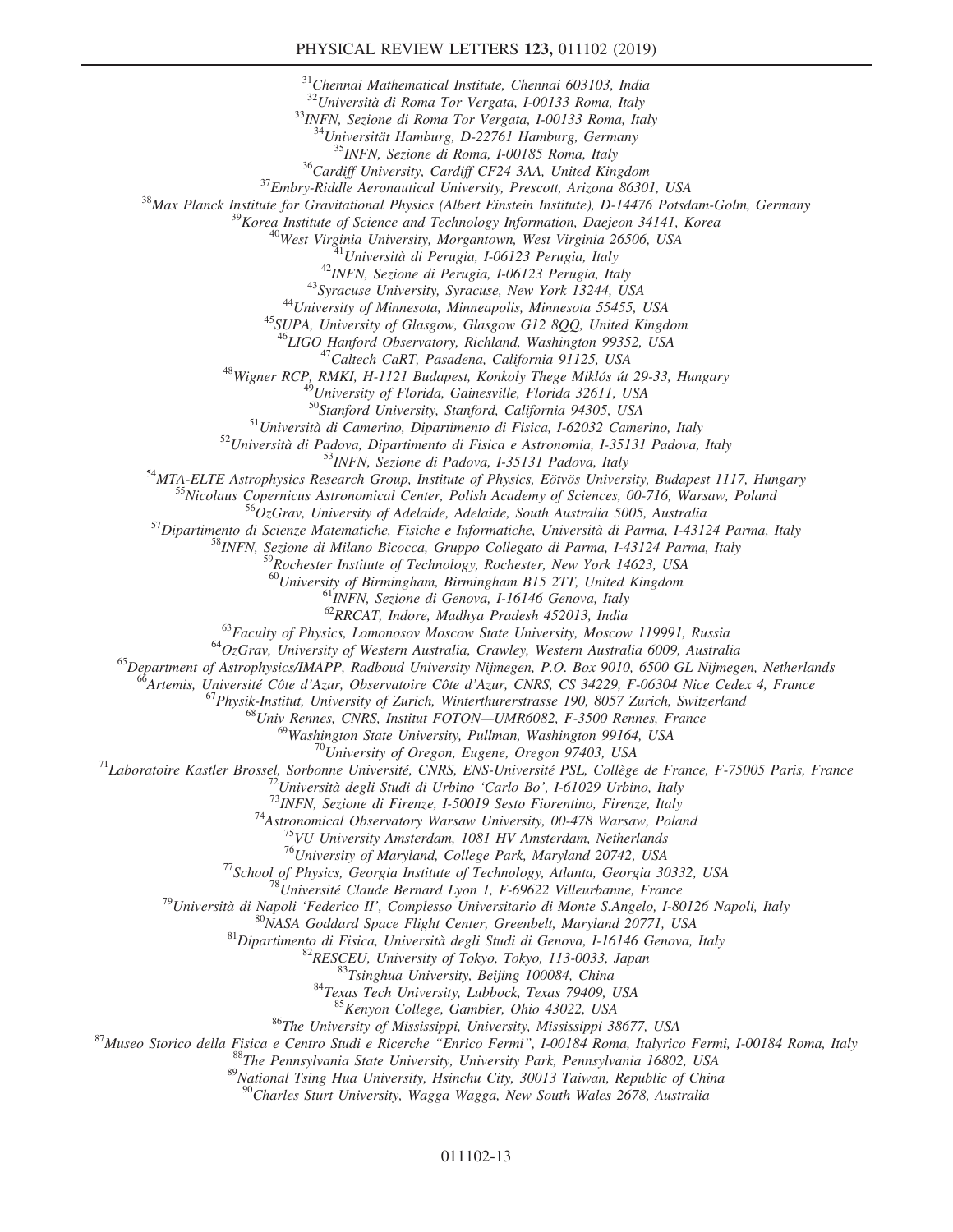$91$ <sup>91</sup>Center for Interdisciplinary Exploration & Research in Astrophysics (CIERA), Northwestern University, Evanston, Illinois 60208, USA<br><sup>92</sup>Canadian Institute for Theoretical Astrophysics, University of Toronto, Toronto, Ontario M5S 3H8, Canada<br><sup>93</sup>University of Chicago, Chicago, Illinois 60637, USA <sup>94</sup>Pusan National University, Busan 46241, Korea  $^{95}$ Carleton College, Northfield, Minnesota 55057, USA<br><sup>96</sup>The Chinese University of Hong Kong, Shatin, NT, Hong Kong <sup>98</sup>TNEN, Trenta continere University of Hong Kong, Shain, NT, Hong Kong Natural Natural Physics and Applications, 1-35122 Pealova, Italy (2017). University of Holehourne, Parkville, Victoria 3010, Australia (2017). Unive <sup>123</sup>American University, Washington, D.C. 20016, USA<br>
<sup>123</sup>Liniversity of Sial ystok, 15-424 Bial ystok, Poland<br>
<sup>123</sup>University of Sial ystok, Holmaton, Southampton SO17 1BJ, United Kingdom<br>
<sup>123</sup>University of Southampt